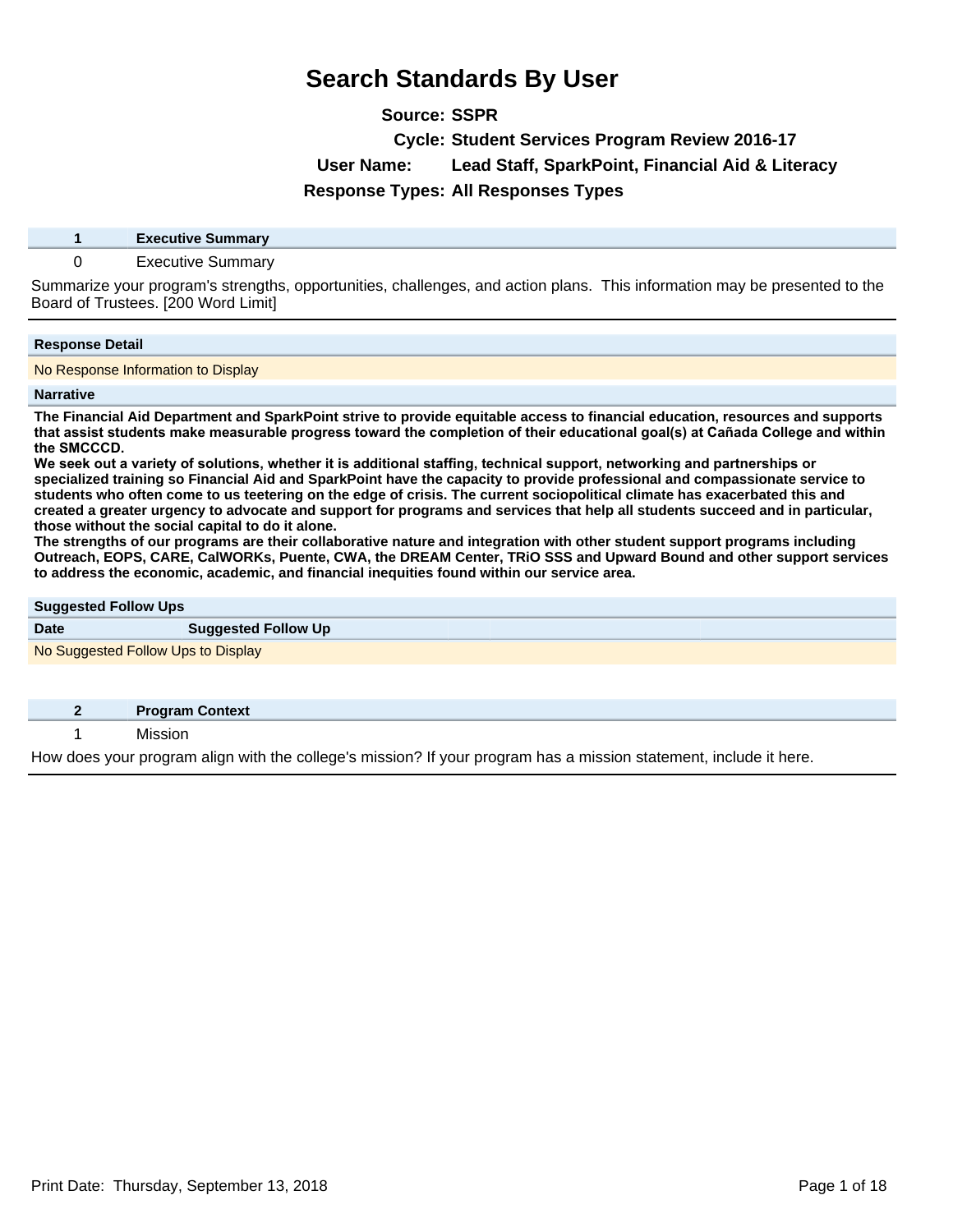**Source: SSPR**

**Cycle: Student Services Program Review 2016-17**

**User Name: Lead Staff, SparkPoint, Financial Aid & Literacy**

# **Response Types: All Responses Types**

### **Response Detail**

No Response Information to Display

### **Narrative**

**Financial Aid Mission Statement:**

It is the mission of the Cañada College Financial Aid Department to aid students and prospective students in their **understanding, application, and timely receipt of all eligible financial aid resources they need to reduce the significant barriers the costs of higher education present. Our philosophy is that everyone is deserving of an education and we support this entitlement through education, compassion and respect.**

**SparkPoint Mission Statement:**

**SparkPoint is a one stop financial education and financial coaching service center for students and other members of the**  community. Individuals utilize SparkPoint services and resources to achieve financial stability. SparkPoint financial coaches **work like personal trainers to support financial fitness.**

**Mission: How does your program align with the college¶s mission?**

Cañada College's Mission Statement states that we provide our community with an environment that ensures students from diverse backgrounds have the opportunity to achieve their educational goals through a Vision that is committed to supporting **inclusion of diverse cultures and the practice of personal support and development. The underlying values that support our Mission and Vision include a commitment towards transforming lives, supporting a diverse and inclusive environment and strengthening community relationships.**

**SparkPoint and Financial Aid services align with and support the College¶s Mission and Values by promoting access and**  inclusion for students from diverse backgrounds and communities that experience high economic stress and educational inequity in their pursuit of their educational goals. Though distinctly separate programs, the services and supports provided by SparkPoint and Financial Aid are complimentary. Access to SparkPoint services may provide for a more immediate relief for **students facing food insecurity and other financial stressors while their state and federal financial aid eligibility is being**  determined. Students receiving financial aid and scholarship resources are strongly encouraged to become regular clients within the SparkPoint Financial Coaching framework. Students develop and reinforce positive money management and personal **budgeting behaviors that help them stretch their limited resources further, make college completion more attainable, and have long term positive impacts on their credit worthiness, saving and debt management.**

**Our programs are inclusive and staff are well trained to support and respond to the diverse needs of our students and community while maintaining program integrity with our internal and external stakeholders.**

| <b>Suggested Follow Ups</b>        |                            |
|------------------------------------|----------------------------|
| <b>Date</b>                        | <b>Suggested Follow Up</b> |
| No Suggested Follow Ups to Display |                            |

Print Date: Thursday, September 13, 2018 Page 2 of 18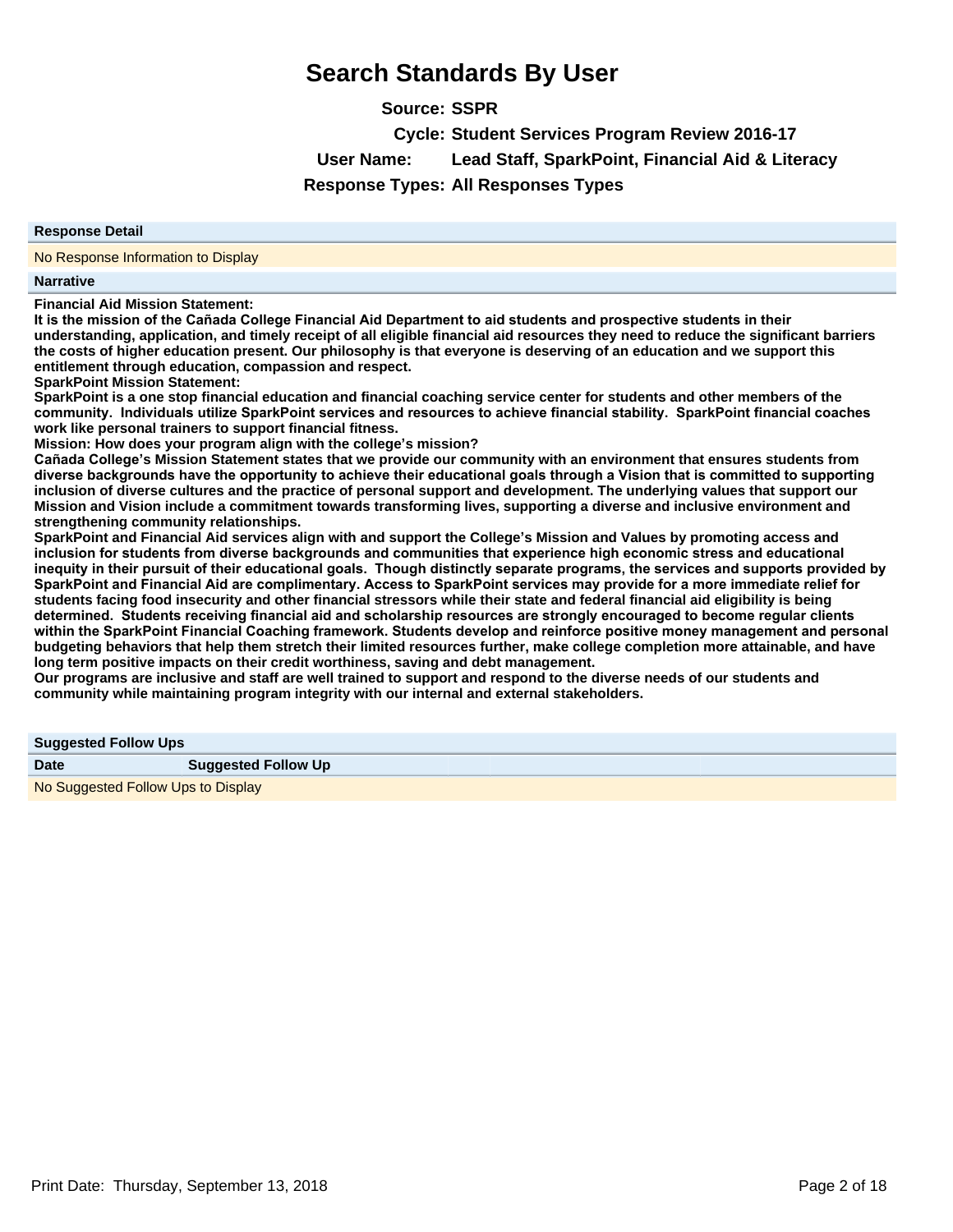**Source: SSPR Cycle: Student Services Program Review 2016-17 User Name: Lead Staff, SparkPoint, Financial Aid & Literacy Response Types: All Responses Types**

### 2 Program Description

Program Description

### **Response Detail**

No Response Information to Display

**Narrative**

**Program Description**

**Both the Financial Aid Department and SparkPoint provide equitable access to resources and supports that assist students under varying levels of financial stress to make measurable progress toward the completion of their educational goal(s) at**  Cañada College and within the SMCCCD. Where these programs differ is that most financial assistance programs administered through the Cañada Financial Aid Department are highly regulated by both state and federal authority and SparkPoint has the flexibility to fill the financial gaps for students and families where conventional financial aid may be limited, delayed or prohibited.

The Financial Aid Department and SparkPoint program staff collaborate in the development and delivery of financial education **opportunities for students, staff and the community. In tandem, both resources assist students to build a stable foundation from which they can be successful and overcome long-standing social inequities in both education outcomes and career potential.**

### **Suggested Follow Ups**

**Date Suggested Follow Up** No Suggested Follow Ups to Display

3 Community and Labor Needs

Describe how changes in community needs, employment needs, technology, licensing, or accreditation affect your program.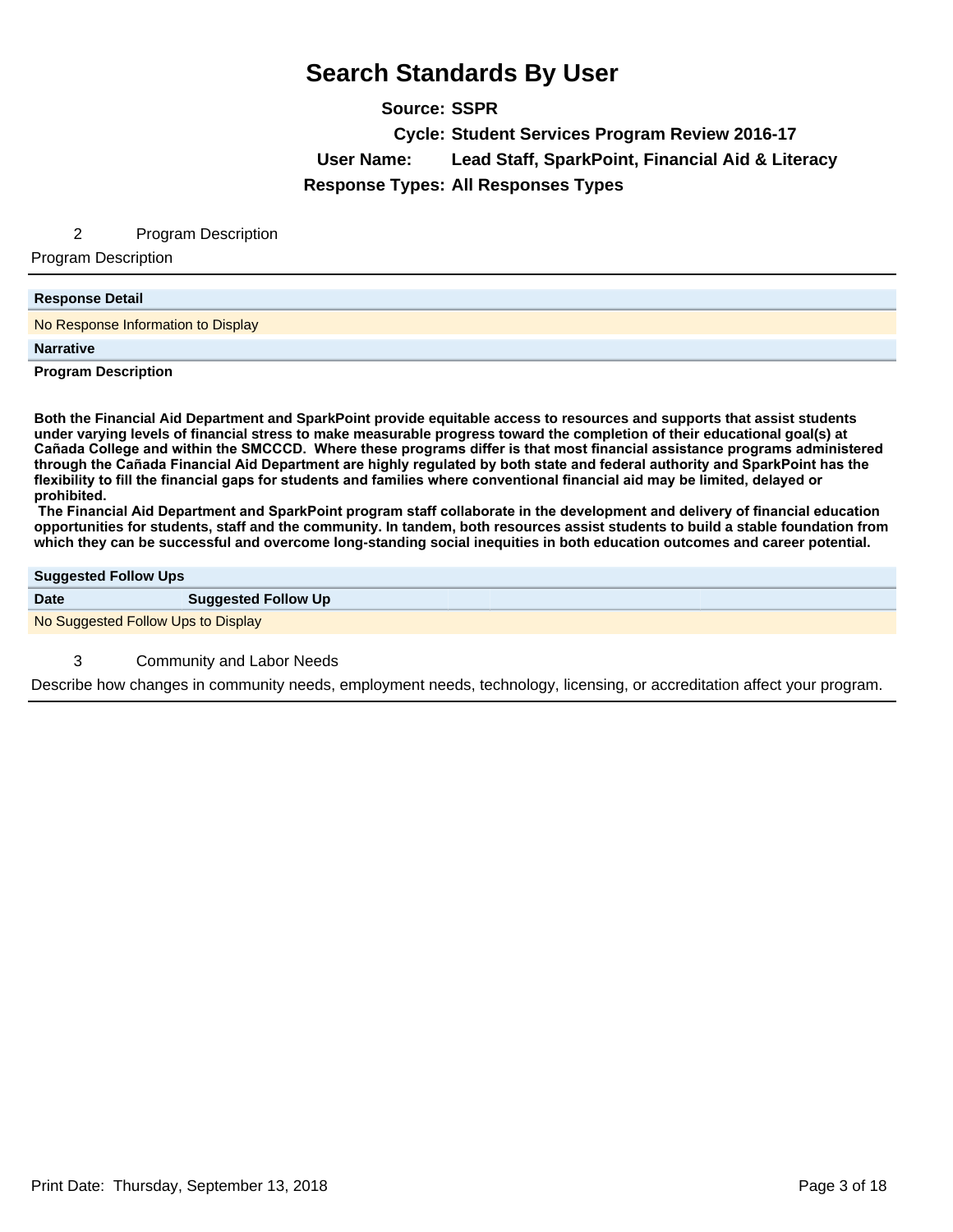# **Source: SSPR**

**Cycle: Student Services Program Review 2016-17 User Name: Lead Staff, SparkPoint, Financial Aid & Literacy Response Types: All Responses Types**

### **Response Detail**

No Response Information to Display

### **Narrative**

### **Financial Aid**

The FAFSA and CA Dream Act Application release date was moved up three months earlier beginning with the 2017-18 Aid Year (October 1 vs. January 1) creating higher demand for financial aid workshops and presentations to all of our feeder schools and community organizations. High schools are requesting earlier workshops and presentations to prepare their juniors for the earlier application while also continuing to request application workshops in early fall through the March 2 Cal Grant deadline. In turn this has increased the demand on staff time to support these activities with our community partners.

Due to the current sociopolitical climate leading up to and after the recent election, the Financial Aid Office staff are having to be **more strategic, mindful and empathetic with the community we are serving. This is especially important were students are filling out financial aid applications that ask for student/parent residency status and documents all their personal information. There is a need to be connected with the DREAMers Task Force and other student groups to develop intentional methods to be with and in support of our undocumented, underserved and underrepresented students and community. Fears of information being released, ICE enforcement and loss of DACA are making students and their families hesitant to apply for financial aid (both FAFSA and CADAA filers). More assistance and guidance continues to be needed to ensure/reassure students and their families that financial aid applications will not place their families in any danger.**

**The Financial Aid Office has experienced a significant increase in the number of outside scholarships it receives by email on a weekly basis from tech, social media and private companies requesting us to promote their scholarships on our website. Many of these scholarship communications require some review to determine whether or not they are legitimate. It is a good problem to have, but difficult to find time to check every scholarship to ensure they do not pose any risk to our students before posting these resources on our website.**

 **In order to be Section 508 compliant, since June 2016, the Financial Aid Office has been working on converting approximately**  20 frequently used forms to meet the ADA accessibility requirements. This places an additional responsibility on the Financial Aid Office to train, learn, and produce these forms. Unfortunately, the new District accessibility specialist position has been **assigned other priorities and is unable to assist us in completing this process.**

As the development of a Promise Program evolves, the Financial Aid Department anticipates that a significant amount of administrative and technical work will be required to implement fee waiver changes, develop appropriate and new **communications to students and prospective students, and update websites, outreach materials, etc. This is an unknown at this**  time and depends on the scope of supports and services that are incorporated into the Cañada Promise. **SparkPoint:**

**SparkPoint and Financial Aid have also intentionally collaborated with Outreach to connect High School and Adult School**  students to SMCCCD courses throughout the district. By connecting students to multiple financial supports, perspective **students (high school students, high school graduates, existing students, returning students) are provided with increased**  support structures designed to make education affordable.

**On-campus outreach has also grown through increasing partnerships with ASCC, CTE CWD, EOPS/CARE, CalWORKs, Proactive**  Registration and Workforce Development. These efforts have led to increased collaborations within the community and the **opportunity for these students to access multiple entry points thus strengthening the "multiple entry" and "no wrong door" approach to financial supports.**

**Collaborations with community partners strengthen community relationships and increase access to educational opportunities for previously under-served populations. SparkPoint and Financial Aid have combined to increase collaborations with ACCEL,**  the Menlo Park Center, Strong Workforce Program and SparkPoint Redwood City. Each of these partnerships will contribute to **increasing student academic achievement and employment.**

Launching a new Free Legal Clinic in partnership with the DREAMER's Taskforce to provide free legal consultation for low-to medium income communities. Efforts to address legal consultation began last summer and have intensified due to increased post-election demand for updated and accurate information. Tenant rights are also addressed as rising costs of housing have lead to an increase in the number of individuals who have been evicted or whose rents have increased. **SparkPoint is also looking to open a Volunteer Income Tax Assistance (VITA) site on-campus and explore the possibility of**  establishing a need-based scholarship at Cañada College. Last year, local VITA sites closed which now makes it more **challenging for low-income individuals in the area to have their taxes completed free of charge and to receive the Earned Income Tax Credit, Childcare Credit and Renter's Credit.**

SparkPoint is exploring starting a Grove Scholars Program. This \$2000.00 per semester need-based scholarship program is **designed to connect students to CTE pathways, embeds financial literacy into the program and can be repeated once.**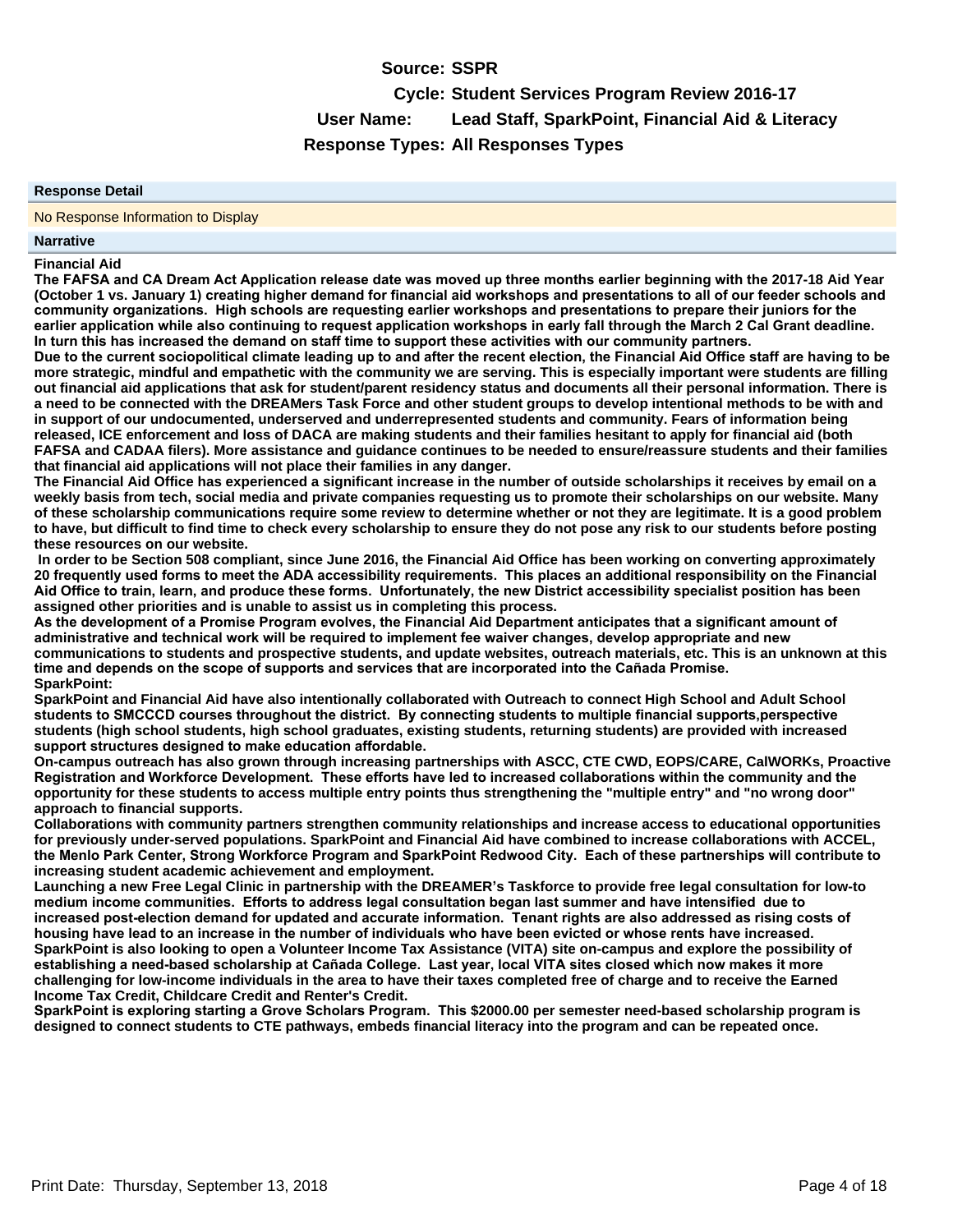**Source: SSPR Cycle: Student Services Program Review 2016-17 User Name: Lead Staff, SparkPoint, Financial Aid & Literacy Response Types: All Responses Types**

| <b>Suggested Follow Ups</b>        |                            |
|------------------------------------|----------------------------|
| <b>Date</b>                        | <b>Suggested Follow Up</b> |
| No Suggested Follow Ups to Display |                            |

| <b>Looking Back</b>             |
|---------------------------------|
| <b>Major Accomplishments</b>    |
| Describe major accomplishments. |

### **Response Detail**

No Response Information to Display

### **Narrative**

**Financial Aid**

**Implemented Borrower Connect which is a comprehensive default prevention plan that allows us to reach out to borrowers while they are still in school, send emails and letters when they are in grace period and delinquency status, make calls to borrowers in late stage delinquency, and offer one on one counseling for students who need help navigating the complexities of loan servicers and multiple repayment options.**

**Implemented upgrade to Blackboard¶s refund product, our third party disbursement servicer, allowing designated staff to monitor active checks (un-cashed financial aid checks) more efficiently and frequently. Students are now contacted via email, letter and, if needed, phone calls to inform them of their active checks. We are able to cancel and reissue funds before checks become dormant, and have been able to persuade students to utilize the more secure ACH (direct deposit) or debit card options. Hosted and co-presented CSAC High School Counselors Workshop attended by over 100 local high school counselors and non**profit program staff that work with local youth to promote college attendance.

**Designed, created and promoted the use of an online form for high schools and other community partners through Outreach to**  use when requesting financial aid services including application workshops, presentations, tabling at events, etc.

**Collaborated with Outreach and San Mateo Credit Union to host 18 financial aid events (workshops, presentations, parent information sessions, etc.) from August to February of this year.**

**Presented financial aid workshops for COLTS I and II, PEP and Connect2College.** 

**Implemented FATV GetAnswers in fall 2016 and added the Spanish Internationalization feature in February that "translates" the audio and text transcripts into Spanish for the full library of over 600 videos.**

**We are in the process of implementing GetSAP, a customized online learning platform that we will use to educate students about their Satisfactory Academic Progress Requirements. We plan to use the testing features for a new 2017-18 SLO.** All staff participated in different equity training events this year. Two of these trainings, Courageous Conversations and Skyline's Equity Summit were well attended by Department staff. The opportunity to receive this kind of training during a time of **much civil unrest due to the current sociopolitical climate is invaluable as we work together to in supporting our diverse communities.**

### **SparkPoint**

**Grew partnership with the Financial Aid Office that is intentional in building Financial Education across campus. Currently, in the process of collaborating with the Financial Aid Office to promote ³Financial Literacy Month´(April 2017). Collaborated with JobTrain to provide 2 cohorts (40+ students) with a 16-week Web / Coding Training program that includes ten college credits, a financial literacy component and access to additional community college classes.**

**Collaborated with the following two ACES Inquiry Projects**

**VROC - provided dedicated and intentional workforce preparation workshops targeted for Veterans including the "Boots to Suits´campaign designed to address Veterans workforce needs. (Inquiry Project)**

STOP – provided staff and faculty with information on student warning signs to be aware of and on-campus resources designed **to address barriers to student success.**

**Provided financial literacy workshops for various student programs including COLTS Academies (first year and returning students) students, PEP, Priority Registration, and Career and Technical Education (CTE) students.**

Enrolled 11 students into College Savers Individual Development Accounts. Students enrolled receive a 2:1 match so students **can save up to \$2,000 and earn up to \$4,000 in matched savings in an effort to initiate medium to long-term savings behaviors. Partnered with the EOPS/CARE, CalWORKs, Basic Skills departments, the Puente Program, and TRiO to provide low-income, often educationally or financially underrepresented populations with financial literacy, benefit supports and workforce services. Continued to provide low-income students with access to the food pantry on campus by serving over 209 families with almost**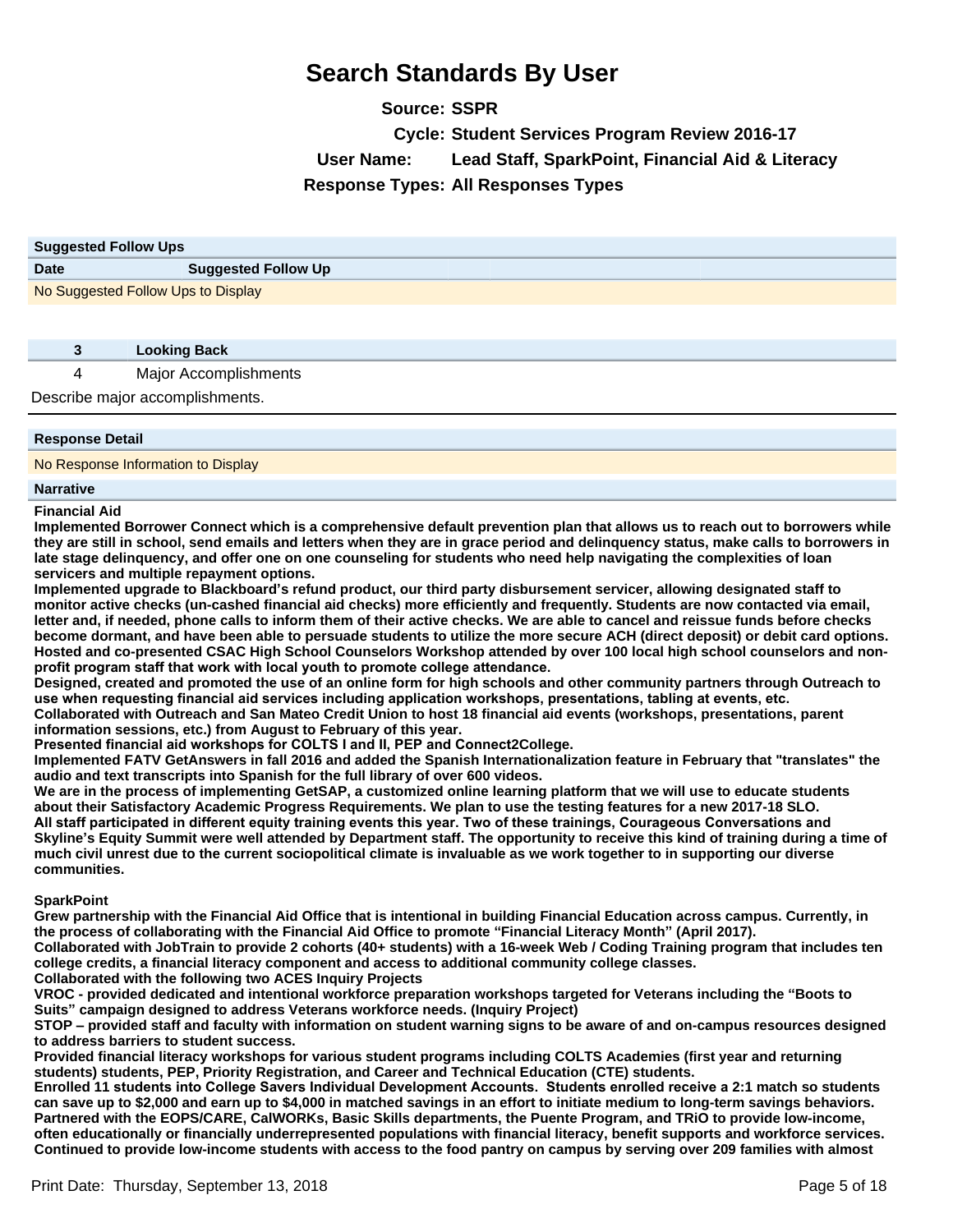69,000 lbs. of food valued at nearly \$114,500. This offset other expenses.

**Presented several professional development workshops for faculty and staff (flex day, regional and state-wide conferences, and stand-alone trainings) designed to provide financial resources for students in crisis and/or at risk of dropping out of school. Collaborated with the Dreamers Task Force on campus to open a Free Legal Clinic focusing immigration issues, tenant rights and housing, and family law. To date, the Clinic has a 1-2 week waiting period and we have extended the number of hours of consultation.**

Implemented a tremendously successful Cañada Cash campaign that incentivizes students to begin positive financial **behaviors. In just over one semester, 110 students expressed interest, 59 have agreed to join, 31 have met with a financial coach and 25% have already met their goal of saving \$100.**

**Continued to disseminate best ³financial stability´practices to 19 community colleges nationwide through the Working Students Success Network (WSSN) framework.**

**SparkPoint staff presented on Financial Capabilities and best practices at the national Dream Conference, three statewide**  conferences (SSSP16, CCAE16, WSSN Statewide Convening 2016) and several United Way of the Bay Area Regional Meetings. **Maintained an Outreach Log that tracked SparkPoint Outreach activities performed by SparkPoint staff and impact.** SparkPoint met it's Working Students Success Network deliverables for years 1 & 2 (2014-2016). See table below for low and **high touch activities across the three pillars of service: Education and Employment, Income and Work Supports and Financial Asset Building.**

**SparkPoint Activities - Year 1 & 2**

 **WSSN Service Year 1 Year 2** 

 **Students Served /** 

**On Course**

 **to reach goals Update IndividualsServed / Current Students** 

**On Track to reach goal? Update** 

 **Low-touch Education and Employment service 41**

Yes (S3) Began working with the Career Center to coordinate promoting of Career Center Workshops

**ā68) Completed one Web Coding cohort (lead directly to jobs) in partnership with JobTrain. Students were invited to financial EXALGIBIARY COMBIG CONSTRANGIST AND THE CONSTRANGE CONSTRANGE CONSTRANGE CONSTRANGE CONSTRANGE CONSTRANGE CONSTRANGE CONSTRANGE CONSTRANGE CONSTRANGE CONSTRANGE CONSTRANGE CONSTRANGE CONSTRANGE CONSTRANGE CONSTRANGE CONST** 

Yes • Reduction in staff impacted rolling out of Career Center Workshops – New Coordinator will improve these efforts in Year **3**

· Completed one Web Coding cohort (lead directly to jobs) and started another in partnership with JobTrain. Strengthened **financial coaching for students and now providing high touch financial coaching on site at JobTrain. Also working in**  partnership with CTE faculty to provide SparkPoint services to students enrolled in Cañada College CTE programs delivered at **satellite campus.** 

 $\cdot$  Presented COLTS Academy (1st and 2nd Year students), EOPS/CARE, CalWORKs, CTE, and Basic Skills students.

**Effectively marketing SparkPoint services campus-wide through the Marketing Office and Financial Aid. Low-touch Income and Work Supports (benefits access component embedded in student success or like course) 504**

Yes (S5) Collaborated with Financial Aid Office staff to lead the "Know Before You Owe" workshop.

**ā65) Explored online and hard copy financial tools to deliver to financial couching students** 

**ā65±SparkPoint began conversations with Business Office tom** 

**field Pantry opened. Students receive nutritious food and offset other expenses. 868** 

Yes • Effectively marketing SparkPoint services campus-wide through the Marketing Office and Financial Aid.

**Experience 10 above 1 or Vietnal Adda Controlled Constrainer in School and Tennism** Construction School and Tenni<br>
Represent to North Adda Construction Construction Construction Construction Construction Construction Cons

**Promoted and supported bi-annual Job Fair** 

 $\cdot$  Conducted multiple workshops for low-income students promoting financial literacy, public benefits and Employment services.

**ā&RQGXFWHGRYHU30 class presentations informing students of SparkPoint services** 

 $\cdot$  Conducted numerous financial literacy workshops for students.

**Effectively marketing SparkPoint services campus-wide through the Marketing Office and Financial Aid** 

 **Low-touch Financial Asset Building services (financial literacy component embedded in student success or like course) 979** Yes ((S2) Trained Welcome Center team

**ā62) Worked with EOPS, CalWORKs and TRiO coordinators to schedule financial literacy / asset building workshops for students.** 

**ā64) Developed financial literacy curriculum and delivered financial literacy workshops to campus community ā868**

Yes • Continued to explore with faculty the development of curriculum for a 1 unit financial literacy course

**Provided workgroup and support sessions for EOPS/CARE and CalWORKs students** 

**Expanded financial asset building workshops by partnering with CFR to create new curriculum.** 

 $\cdot$  Connected with administration to explore likelihood of opening a VITA site on campus.

**Effectively marketing SparkPoint services campus-wide through the Marketing Office and Financial Aid.** 

 **High-touch Education and Employment 4**

Yes • Partnered with JobTrain and Sequoia Adult School to develop a Web Coding Class where SparkPoint provided the **financial literacy component. 23/17** 

Yes • Provided additional support to two additional Web Coding Class cohorts by providing campus tours and delivering **financial literacy workshops.** 

· Began one-on-one financial coaching sessions on site at JobTrain for Coding students

 **High-touch Income and Work Supports 9**

Yes • Screened students for CalFresh and Medical Eligibility

**Example Connected students to Food Pantry services so they could offset expenses and access financial coaching. 152/116**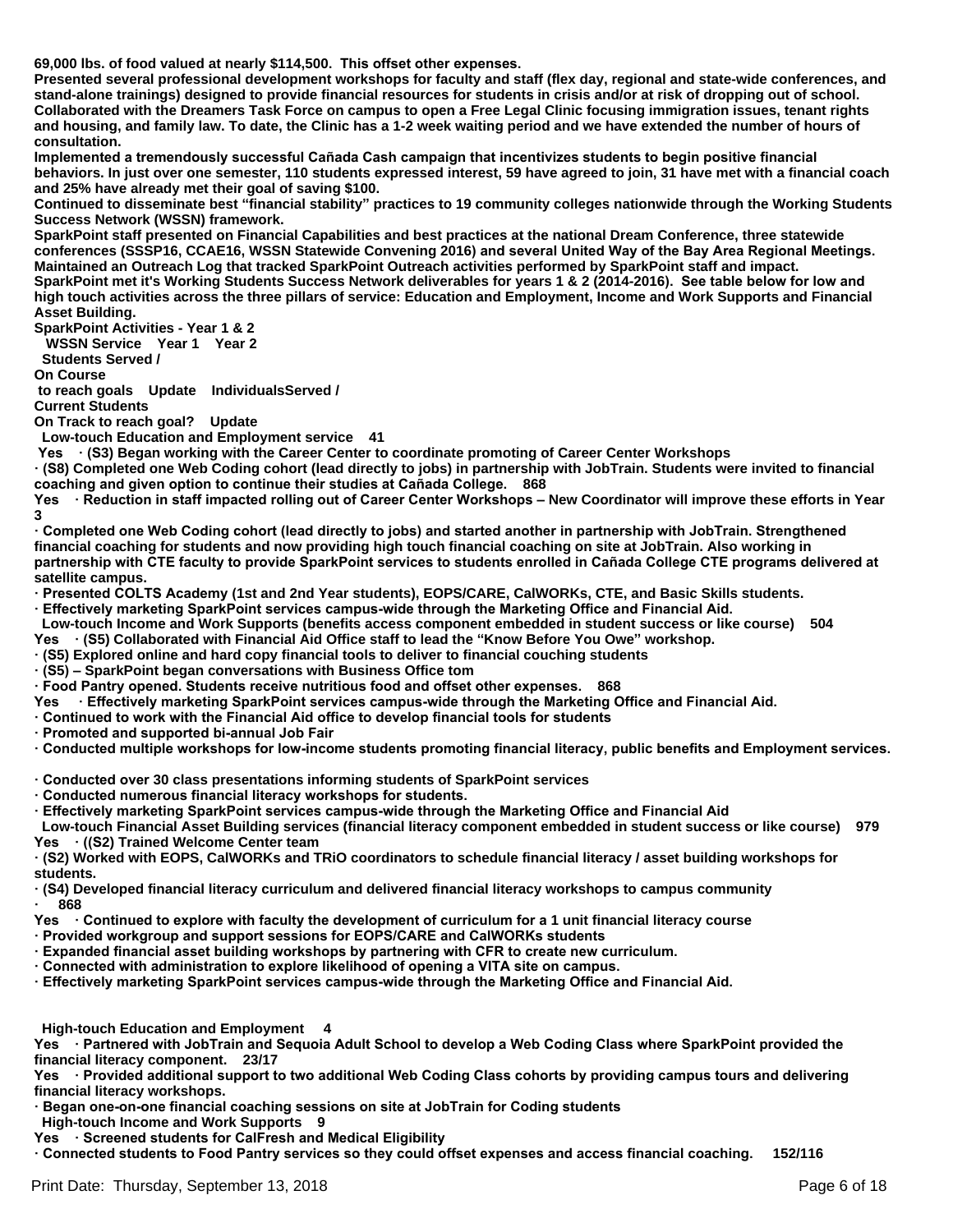Yes • Successfully held "CalFresh In a Day" event where students were screened by County reps and received their EBT cards **on the same day** 

- **Exambled Food Pantry efforts to offset student expenses and connect them to CalFresh**
- **Example Unionenty Dimandal Workshops covering income and work supports**
- **High-touch Financial Asset Building services (financial coaching) 28**

Yes • Began delivering one-on-one financial coaching to students and the community. Connected students to budgeting,

- **savings, credit building/repair and asset building.**
- **· Began utilizing ETO as a data collection tool**
- **· Promoted and enrolled students in IDAs**
- **Example 10 Search 20 Islams** Coaching workshop curriculum 105/88

Yes • Increased one-on-one financial coaching to students and the community. Continued connecting students to deeper **budgeting, savings, credit building/repair and asset building resources** 

- **f** Continued utilizing ETO as a data collection tool
- $\cdot$  Increased the number of students who enrolled in IDAs
- **Example 3** Continued to develop financial coaching workshop curriculum

 $\cdot$  Successfully promoted Cañada Cash as an incentive program designed to lead students to continued and lasting positive **financial behaviors.** 

### **Suggested Follow Ups**

| <b>Date</b> | <b>Suggested Follow Up</b>         |
|-------------|------------------------------------|
|             | No Suggested Follow Ups to Display |

### 5 Impact of Resource Allocations

Describe the impact to date that each new resource (staff, non-instructional assignment, equipment, facilities, research, funding) has had on your program/department/office and measures of student success or client satisfaction.

### **Response Detail**

No Response Information to Display

### **Narrative**

### **Financial Aid**

**Addition of Temporary Staff - The Financial Aid Department received funding through Student Equity and one-time funding allocated for financial literacy-related support to hire a fulltime hourly Financial Aid Assistant. We have benefited greatly from**  this position as the current staff member brings excellent customer service, a good baseline knowledge of financial aid and a deeply rooted commitment for social justice, equity and advocacy for the diverse students and communities we serve. **Reallocated BFAP-SFAA Funds - In May, 2016, the Financial Aid Department was advised that its request for reallocated categorical funding through the Chancellors Office was approved. The additional funding was used to translate our shared**  forms into Spanish and begin converting all of the online forms into a Section 508 compliant format. Because these were reallocated funds, they had to be spent by June 30, 2016 and only a portion of the forms were completed so staff are struggling with both the time and expertise needed to continue making the rest of online forms compliant with ADA accessibility standards. **FTSSG Implementation Funding - In fall 2015, we received funds through our BFAP-SFAA categorical allocation to implement the new Full Time Incentive Grant through the CCC Chancellors Office. These funds were approved so late by the legislature that for**  the 1516 year, awarding the funds to qualified students was a completely manual process. In spring 2016, Financial Aid and **District ITS staff were able to develop an automated process for awarding the funds which incentivizes students to be fulltime.** Loss of BOGFW Implemtnation - Unfortunately, we have not received any further funds to help offset the staff time needed to **implement all of the technical requirements to operationalize the Loss of BOGFW regulations this past year nor the technical work needed to fully automate communications, automatic appeals and other processing enhancements.**

### **SparkPoint**

**Loss of Staff & Office Space ±In January of 2016, SparkPoint lost a 0.5FTE Retention Specialist when the staff member accepted**  a 1.0 FTE position with EOPS/CARE as a result of EOPS/CARE receiving increased funding. In losing the position, SparkPoint **also lost access to an office along with its data manager and half time financial coach / benefits specialist.**

Addition of New Staff – In Spring of 2016, SparkPoint at Cañada College was successful in creating a new job description titled SparkPoint Coordinator and in May of 2016, hired Julie Lamson to this new position. The SparkPoint Coordinator's functions are a) to provide program coordination, b) to manage data and c) to deliver financial coaching. Due to the lengthy new hire **approval process and hiring process, SparkPoint was understaffed for nearly 5 months.**

Continued Partnership and Funding by UWBA and WSSN – United Way of the Bay Area (UWBA) and the Working Students **Success Network (WSSN) continue to provide technical assistance, participation in advisory and steering committees, development of marketing materials, data collection tools/ETO and networking.**

**Student Assistants ±SparkPoint has hired several student assistants who have performed a remarkable job at supporting the**  Food Pantry efforts designed to address the food insecurity needs of our community. However, due to scheduling limitations, **SparkPoint has not been able to expand hours of service nor can these students be left unsupervised given the remoteness of the pantry.**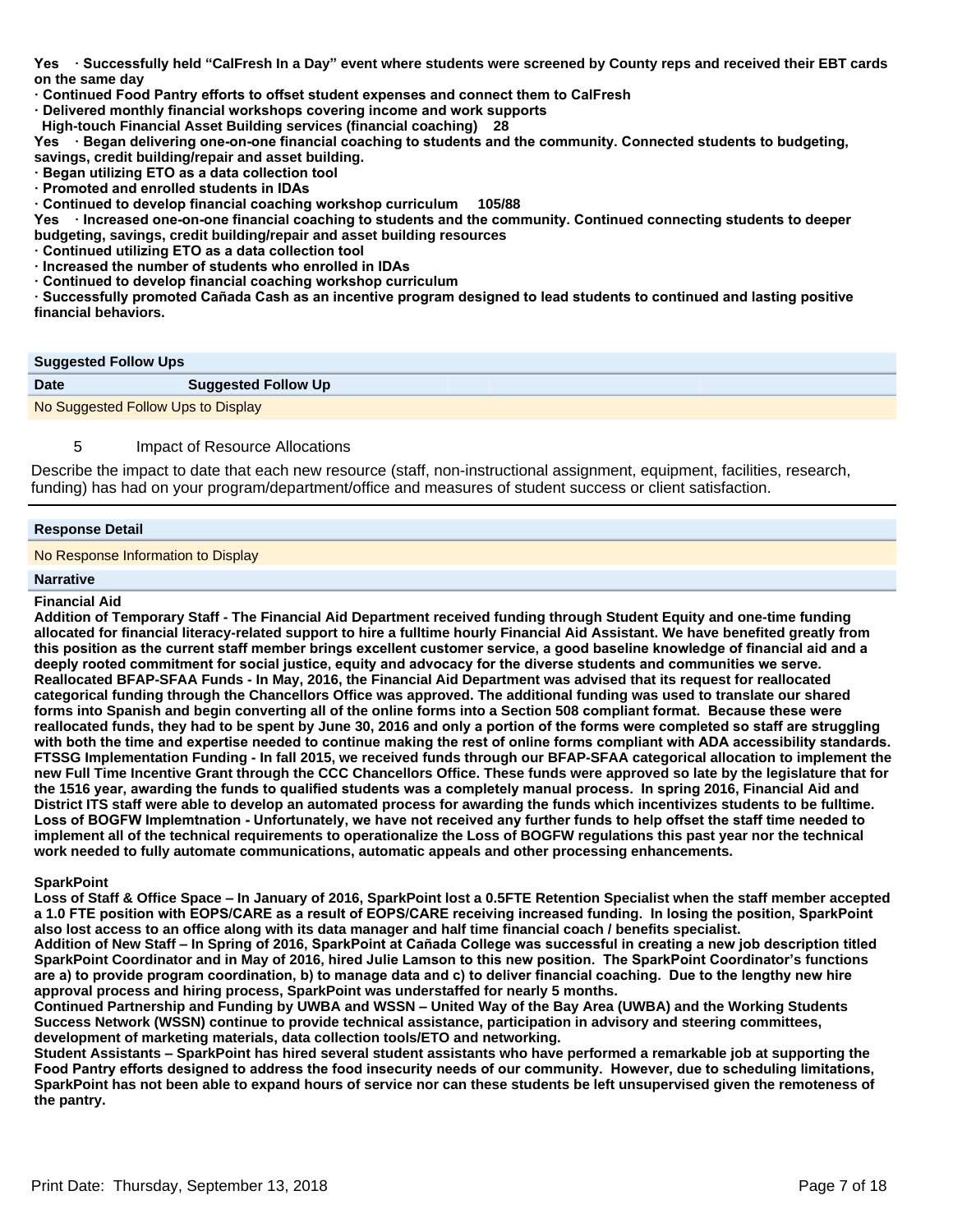**Source: SSPR Cycle: Student Services Program Review 2016-17 User Name: Lead Staff, SparkPoint, Financial Aid & Literacy Response Types: All Responses Types**

| <b>Suggested Follow Ups</b>        |                            |
|------------------------------------|----------------------------|
| <b>Date</b>                        | <b>Suggested Follow Up</b> |
| No Suggested Follow Ups to Display |                            |

### **4 Current State of the Program**

### 6.A. State of the Program - Observation

Describe the current state of the program (include strengths and challenges).

| <b>Response Detail</b>             |
|------------------------------------|
| No Response Information to Display |
| <b>Narrative</b>                   |
| <b>Strengths: Financial Aid</b>    |

**Financial Aid staff are well trained, deliver excellent service, work well together and across the College and District to streamline processes and improve service delivery.**

**There is strong collaboration between the Financial Aid Department and SparkPoint to strengthen the connection between financial aid applicants and SparkPoint services.**

**Financial Aid staff are responsive to student and community needs and are creative in their approaches to meet those needs. Financial Aid staff effectively manage multiple programs that have complicated eligibility requirements and participate in regular training opportunities to maintain program integrity and compliance though current funding is hampering this ongoing need. Financial Aid staff participate in District workgroups and meetings including FASC, ESC and other ad hoc groups to ensure communication is occurring across the District in regards to regulatory changes and programmatic needs that affect other areas.**

### **Strengths: SparkPoint**

**Provides one-on-one financial coaching for students designed increase their success and retention by building financial fitness**  and capabilities. This is accomplished by coaching to students on how to decrease debt, increase income, improve credit and **build assets.**

**Connects students to additional resources designed to remove financial barriers:**

**Financial Coaching connects students to public benefits screenings, savings strategies and housing resources.**

**The food pantry addresses food insecurities.** 

**The Free Legal Clinic provides immigration, tenant rights, and family law consultation.**

Hiring a 100% SparkPoint Coordinator has led to increased Financial Coaching capacity and scope of services provided. **Coordination and delivery of services has increased to provide a greater number of students with needed services, data collection has become increasingly robust as the data grows increasingly statistically relevant, and one-on-one coaching capacity has increased to address the growing demand for financial coaching and workshops.** 

**SparkPoint continues to weave itself into the fabric of the college and is consistently seeking to provide equitable solutions for our low-income and disproportionately impacted students by collaborating with programs and resources across campus**  including Financial Aid, EOPS/CARE, CalWORKs, Career Center, Puente, TRiO, and Outreach.

**In it¶s commitment to social justice and equity, SparkPoint actively participates on several committees on campus including the Equity Committee (ACES), Adult Education (ACCEL), Professional Development, Student Services, Counseling, College**  Counsel, Classified Council and chairs several hiring committees.

**SparkPoint continues to build new partnerships and cultivate existing ones with numerous CBOs and external partners designed to increase resources and services to new and existing students and serve as an outreach strategy for the campus.**

### **Challenges: Financial Aid**

**Staffing is a critical need. We requested a 1.0 FTE Financial Aid Assistant in last hiring cycle that was not approved. The need was recognized and we were fortunate to be allocated funds to hire a short term position for 2016-17 but there is no guarantee**  for continued staffing in the next fiscal year which is of concern to all staff. Even with the added support for this year, staff are **feeling stretched thin in keeping up with work and having the capacity to take on any additional responsibilities. This pressure impacts there bandwidth to also take on the emotional toll of working with students concerned about whether or not they should apply for financial aid due to deportation and similar fears.**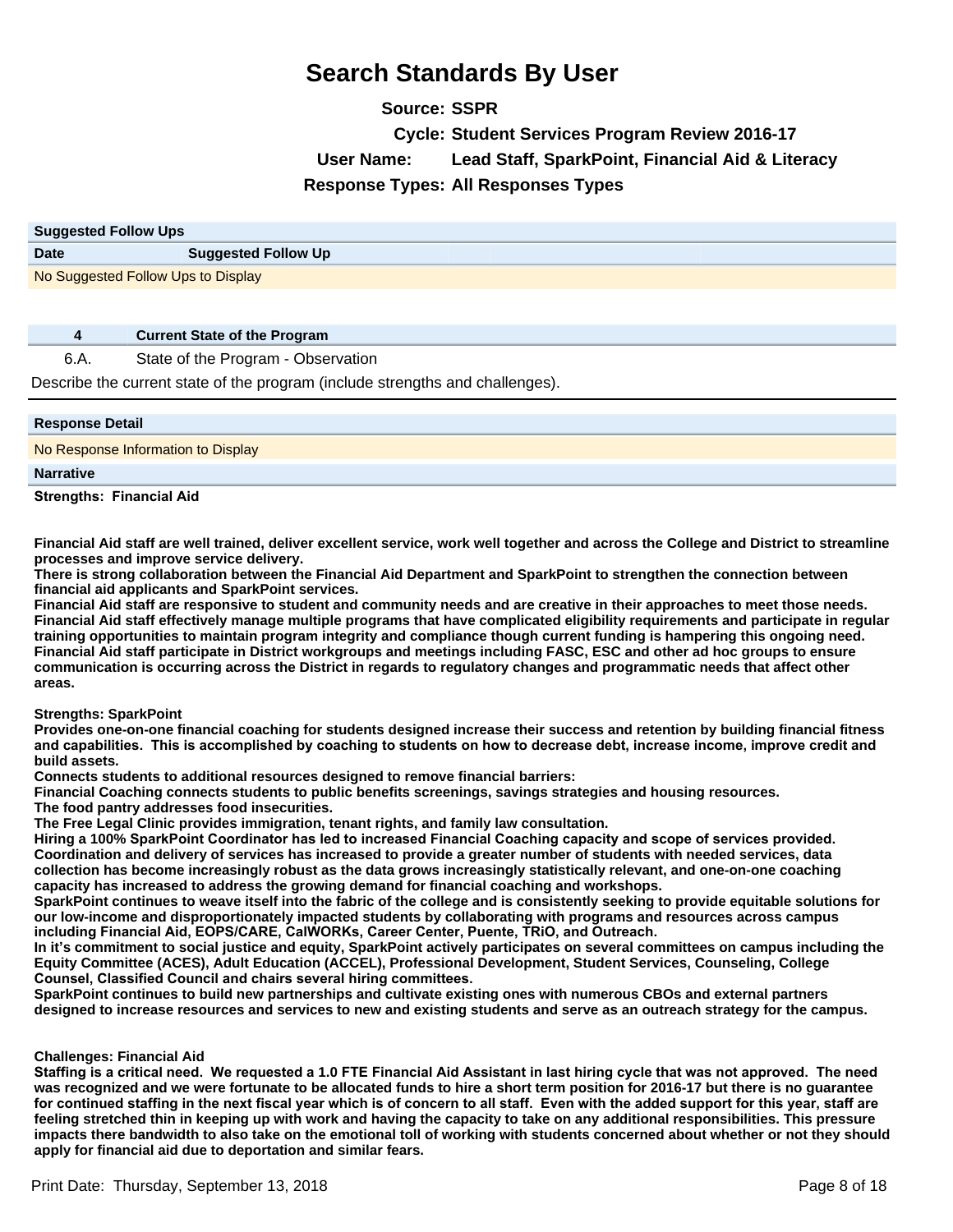**Our 2016-17 BFAP-SFAA allocation was reduced and our personnel costs increased l leaving us with minimum discretionary**  funding to support staff training needs. For financial aid, in particular, it is extremely important for the integrity of our programs **to ensure appropriate staff participate in key regional, state and national training on a regular basis. A lack of appropriate training can also be an audit finding as it is an indicator of a deficiency in institutional administrative capability. For this year, we are fortunate to have staff from CSM and Skyline share information from these trainings but this is not sustainable for our Department to thrive. A resource allocation to address this funding gap is part of this program review.**

Program complexity is problematic for automation and integration. An example of this is the Cal Grant Program. Cal Grants are **an excellent resource for our students, especially our Dreamers. The current process for determining eligibility, processing and reporting to CSAC is incredibly labor intensive, requires manual steps and leaves room for errors and missing students. Having the resources to fully automate the process would save staff time, improve timely payment and reporting, and would allow us to improve the cash flow from CSAC. The College was cited with an audit finding for failing to award three eligible students in a 2014-15 Cal Grant Compliance Audit conducted in July 2016.**

### **Challenges: SparkPoint**

**Staffing** 

**The anticipated demand for financial coaching, the cultivation of community partnerships, and the growing outreach to underserved and under-represented populations, requires additional staffing in order to meet the growing demand for SparkPoint services both on campus and at the Menlo Park Center.** 

**The current 1.25 FTE for SparkPoint Coordination, data collection and financial coaching does not allow for increased capacity.** Limited funding has allowed for SparkPoint to pursue hiring an additional short-term SparkPoint Coordinator. However, the high **cost of living, low unemployment rate and the fact that this short-term position is non-benefited, have made it very difficult to**  find a qualified candidate to fill the position. The position has been open for 3.5 months as of the end of February. Therefore, **additional funding will be necessary in order to attract qualified candidates.**

**Training of qualified individuals to coordinate, manage the data and deliver financial coaching is a lengthy process that takes years if the staff member does not already possess financial literacy training.**

Financial Coaching is time-intensive and requires a long-term relationship from a student/individual. Effective coaching is **performed in a one-on-one relationship over a six month to 36-month relationship. On average, a coach can see about 6-8 students per day if they only perform financial coaching.**

With the expected growth of SparkPoint at Cañada College, SparkPoint will require increased office space and technology needs.

**Currently, on Tuesdays, when we have two SparkPoint Coordinators working simultaneously, one coordinator is left without an**  office. If she is scheduled to meet with a student, she utilized the Director's office and her laptop to hold confidential meeting **regarding finances.**

When SparkPoint lost its 0.5FTE Retention Specialist, it also lost access to the office that his staff member occupied. As coaching increases, Innovative solutions will include having the coach meet with students in the Learning Center, at the **Pantry, at the Menlo Park Center, and in our Coastal Communities.**

**Innovative solutions will include having the coach meet with students in the Learning Center, at the Pantry, at the Menlo Park Center, and in our Coastal Communities. However, ongoing and consistent confidential space is often challenging to find whether on campus or off campus.**

**Continued and increased sustainability (funding) will be necessary to allow the SparkPoint Center to fully develop and connect to and serve at-risk and difficult to serve populations both on campus, off campus, at the Menlo Park Center, and in the Coastal communities.**

**Current State of Financial Aid Department:**

The Financial Aid Department is currently stable though under stress. We are stretched to meet the increased requests for **participation in a broad range of activities, we are fortunate to have been funded for an hourly Financial Aid Assistant for the**  2016-17 year. Without this additional staffing, we would be unable to adequately serve our current students without significantly reducing the number and frequency of activities and events for which Financial Aid's participation is requested. Because this additional staffing is temporary, we are concerned that we could lose this support in July.

**There continues to be substantial legislative and regulatory changes that impact our institutions that are administratively linked**  to financial aid such as the Loss of BOGFW which was an outcome of SSSP legislation. The significant lift to implement and **operationalize the Loss of BOGF provisions that went into effect in fall 2016 was substantial. While it still needs tweaks, we are proud of the accomplishment in getting it off the ground and the collaboration across multiple departments and staff in making it happen.** 

**Of particular importance is recognizing the commitment by all of the Financial Aid staff to be appropriately trained to**  effectively administer all programs for which they have responsibility AND to be able to support serve and appropriately advise **students and families in the communities we serve.**

Unfortunately, both of these imperatives have been challenged this year due to a lack of adequate funding for training the uncertainty of what the future holds for immigrant students and their families.

**Current State of SparkPoint: SparkPoint Staff - (3.05 FTE) Director ±1.0 FTE) ±duties include envisioning, planning, implementing, coordinating, and supervising the day-to-day activities**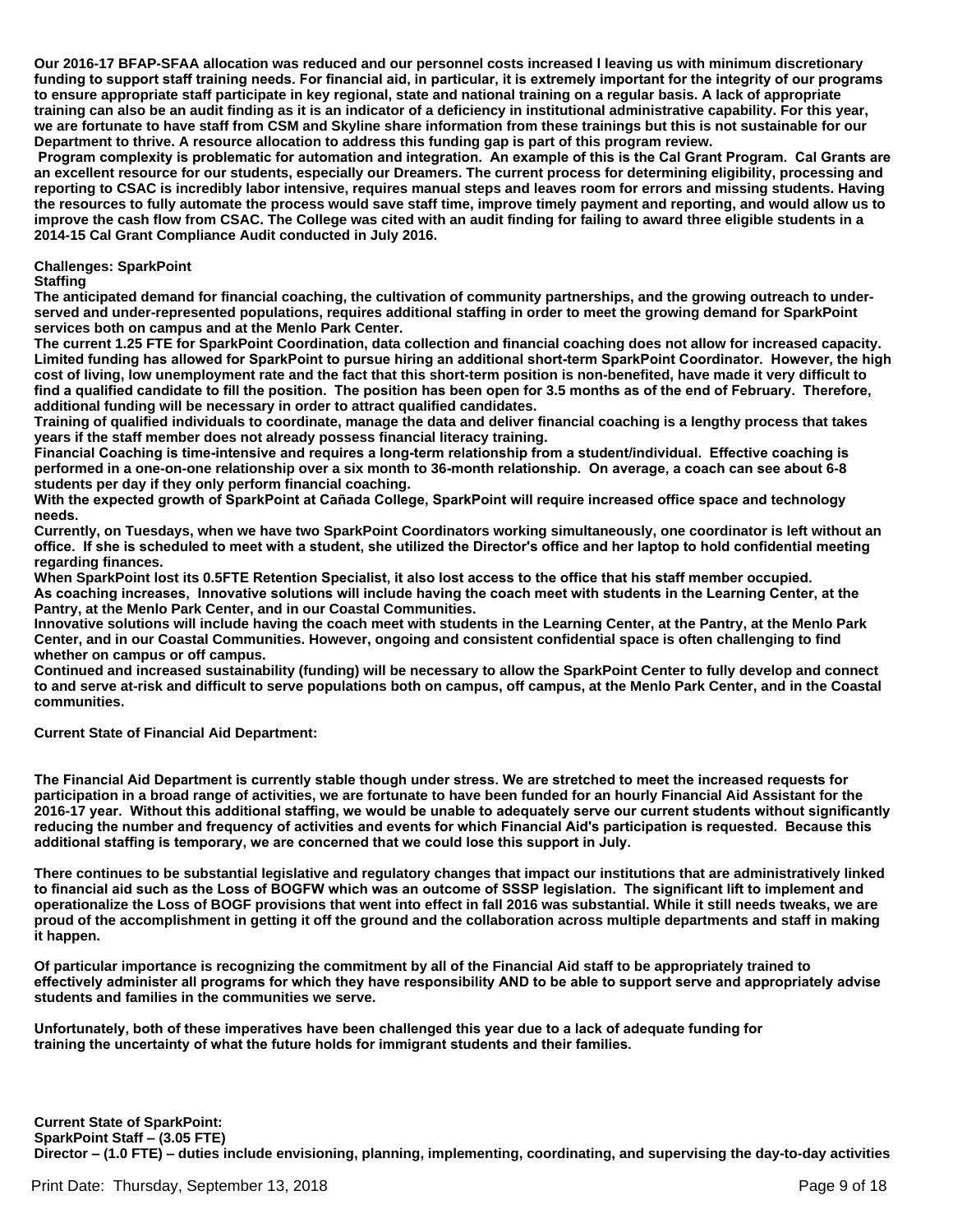**of the SparkPoint Center.** 

**SparkPoint Coordinator ±1.0 FTE) ±provides day-to-day program coordination, data management, and financial coaching for individuals**

**Office Assistant II ±0.2 FTE) ±20% SparkPoint / 80% various students services) Provides general support for SparkPoint services** 

**Financial Aid Technician – (0.25 FTE) – (25% SparkPoint / 75% Financial Aid) duties include providing one-on-one financial coaching for students and community members**

**Accounting Technician ±0.10 FTE) ±10% SparkPoint / 90% various) ±Provides accounting support for SparkPoint efforts Office Assistant II ±0.50 FTE) ±Supports general SparkPoint, Food Pantry & Legal Clinic efforts.** 

**Secured funding for the 2016±2017 school year through United Way of the Bay Area (UWBA), Working Students Success Network (WSSN), the San Francisco Foundation, Sobrato Family Foundation, and Innovation Funds.**

**Developed a full service SparkPoint Center that delivers financial literacy and support services for student, perspective students**  and the community. Students are starting to realize 30% improvements in savings, credit, income or reduction of debt. **Continued to develop and grow partnerships with the Financial Aid Office and the Career Center that are intentional in building the Financial Education and Workforce Service Areas**

**Continued our collaboration with JobTrain to train 5 cohorts of students (over 100 students) in a Web/Coding Training Program that includes a financial literacy component and 10 college credits.**

Increased the number of students accessing College Savers Accounts, a 2:1 matched savings program for students. To date, 31  **students are enrolled in College Savers.**

**On pace for our Food Pantry to provide low-income families students with nearly 100,000 lbs. of food valued at nearly over \$150,000 in an effort to offset other expenses.**

**In collaboration with the DREAMERs Taskforce and in partnership with a local attorney, SparkPoint opened a free legal clinic**  and has now expanded hours due to the incredible demand. This semester, we also plan on delivering workshops for students **on campus and potentially at the Menlo Park Center around immigration, family law and tenant rights.**

**SparkPoint staff has disseminated best practices on delivering financial capabilities at several conferences to both state and national audiences.** 

Successfully launched Cañada Cash, a financial education program that rewards students for performing smart money **management. By choosing 4 self-selected positive financial pathways, students earn up to \$100 in incentives. Cañada Cash has been SparkPoint's most effective marketing strategy to date. 25% of enrolled students have already earned the maximum reward.**

**Collaborated with the STOP Inquiry Group to deliver two Flex Day presentations designed to increase faculty awareness of resources for students facing financial challenges**

**Provided financial literacy workshops for various student programs including COLTS Academies (first year and returning) students and CTE students.**

**Consistently participate in Outreach events , including High School Visits and community building events), PEP, Priority Registration, and other campus-wide events.**

SparkPoint staff delivered over 20 class presentations to ESL students to date. See Outreach Log.

**Participation in numerous on and off campus committees including:** 

**ACES - Academic Committee for Equity & Success** 

**ACCEL - Adult Education, College, and Career Educational Leadership** 

**Classified Council** 

**Redwood City SparkPoint Workgroup**

**SparkPoint Masterminds Meetings** 

| <b>Suggested Follow Ups</b> |                            |
|-----------------------------|----------------------------|
| <b>Date</b>                 | <b>Suggested Follow Up</b> |
|                             |                            |

No Suggested Follow Ups to Display

6.B. State of the Program - Evaluation

What changes could be implemented to improve your program?

### **Response Detail**

No Response Information to Display

### **Narrative**

**Both Financial Aid and SparkPoint could benefit from additional permanent staffing and other discretionary resources as would most other programs. Because of an increase in numerous financial stressors affecting our students as well as our staff, and more complex requirements for data collection, reporting and compliance that differ from program to program, the following needs rise to the top in terms of "improving our programs".**

**Financial Aid:**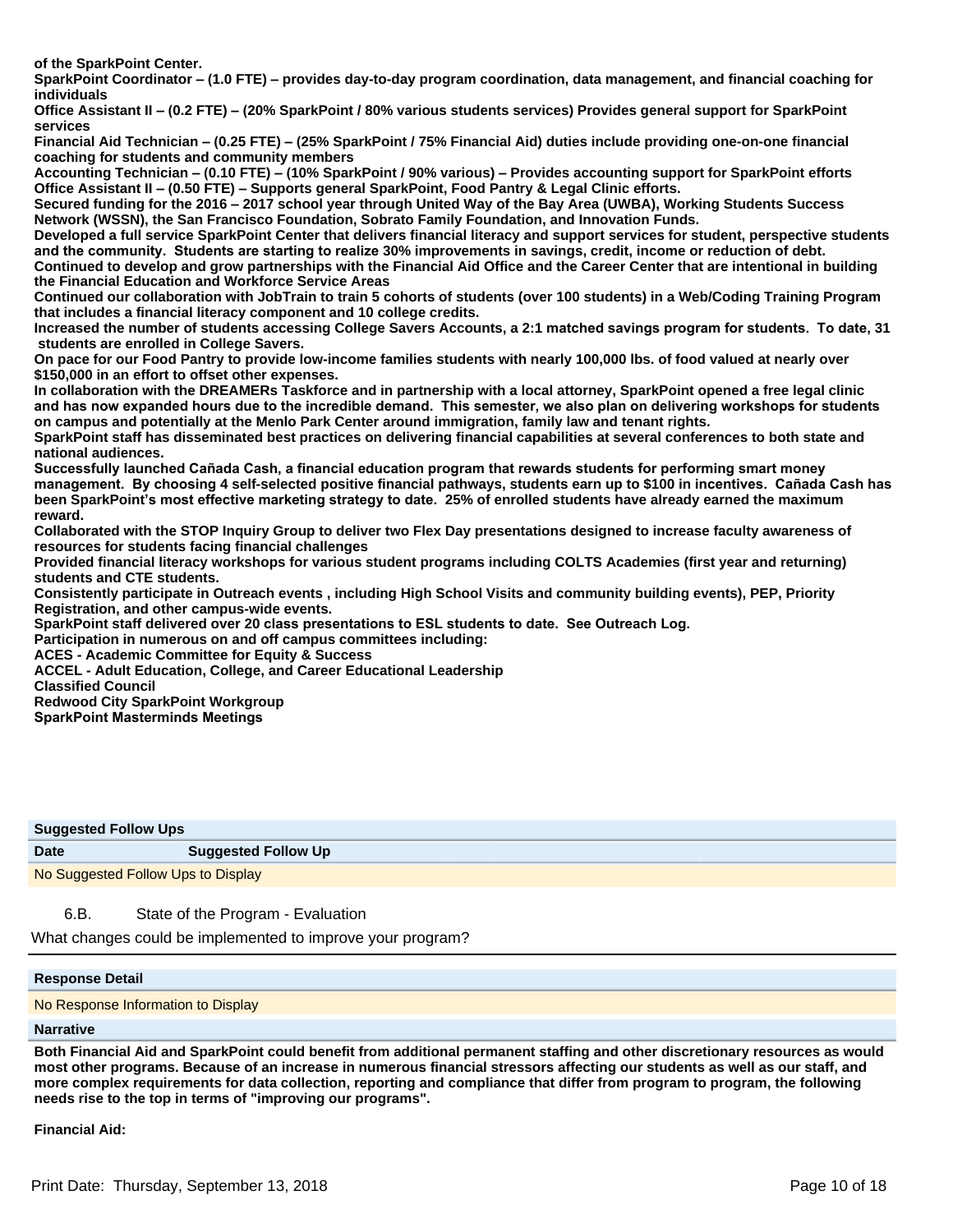**Permanent staffing by hiring a 1.0 FTE Financial Aid Assistant would help maintain stability in the Financial Aid Department and**  continue to improve the in-person experience student and families receive at our front counter. We have relied for years on **student staffing to fill this service gap. While they have been helpful and a valuable resource, the complexity of issues students face when applying for financial aid and the very nature of the services we provide requires that our first point of contact is a professional staff member.**

Increased Training and Networking Opportunities: With a new administration and Secretary of Education, we can expect **changes in our federal programs to be forthcoming. Having funding for training and conferences is more important now than**  ever. Changes to Cal Grants, the addition of the FTSSG and Loss of BOGFW are all state programs that have, and continue to, **change. Keeping current on these changes is as important to staff as it is to directors.**

**SparkPoint:**

Hiring an additional SparkPoint Coordinator will enable SparkPoint at Cañada Colllege with the ability to meet the increased **demand for financial coaching.**

By offering a benefited full-time position, SparkPoint at Cañada College will be in a stronger position to attract an experienced Individual with proven financial education experience. This will translate into effective and timely financial coaching which in **turn will lead towards increased success and retention for students across multiple disciplines.**

**An experienced financial coach also reduces training time and will be more experienced in serving students' financial needs. Hiring a 2nd SparkPoint Coordinator will bring us to par with the 2 financial coaches that SparkPoint at Skyline College**  employs. Other SparkPoint Centers regionally employ at least 2 financial coaches.

**An increase in financial coaching will allow for SparkPoint to gather more statistically relevant data which will lead to better service delivery for students.**

**Creation of a CRER 401 class is expected to increase student retention and success by providing students with "in-time" intervention. The potential CRER 401 curriculum would introduce financial education to students and assist them with increasing their income, decreasing their debt, and building assets so they are better educated in managing their limited income at an earlier stage.**

**Creation of a VITA (Volunteer Income Tax Assistance) program would provide individuals (students and the community (including staff)) earning under \$53,000 per year with free tax preparation and greater access to the Earned Income Tax Credit, Renter¶s Credit, and Childcare Credit.**

**Additional funding to cover SparkPoint and Financial Aid expenses designed to fill the ³financials gap´that existing campus programs and services may not be able to address.** 

**Providing SparkPoint Coordinators with additional training by either sending the coordinators to receive training or bring the**  training to Cañada College. Increased training would provide coordinators with improved resources designed to better address **student individual financial needs.**

**Develop a focus group to identify how SparkPoint and Financial Aid can better address student and community needs. Create marketing materials in Spanish.** 

**Increase marketing efforts to connect students with SparkPoint and Financial Aid ³where they are at´(e.g. classroom visits,**  ASCC and student club meetings, and in the community, etc.).

**To date, SparkPoint is meeting its Working Students Success Network low and high touch deliverables across the three pillars: Education and Employment; Income and Work Supports & Financial Asset Building**

**SparkPoint Low and High Touch Activities - Year 3**

 **WSSN Service Update ±all services detailed below are captured in Efforts to Outcomes (ETO)** 

 **Low-touch Education and Employment service** 

**908 students received services ±Yes, we are on track to meet goal.** 

· All SparkPoint presentations (Low-Touch) include information about all three pillars of service (Education and Employment, **Income and Work Supports and Financial Asset Building).** 

**· SparkPoint delivered presentations to/at: Colts Academy 1 & 2, Dreamers Center Grand Opening, ASCC Senators; Club Rush, Immigration Forum, all ESL classes, JobTrain Coding Class, College Savers (3), Study Abroad, Redwood City High School, Proactive Registration, Phi Theta Kappa, CTE Day.** 

**SparkPoint Coordinator has successfully integrated into the day-to-day operations of the SparkPoint Center and is assisting Gradity with coordination, data input/quality control and financial coaching.** 

**Financial Coaching appointments are running at capacity with a 2-3 week wait for financial coaching appointments. SparkPoint is seeking to hire an additional SparkPoint Coordinator in an effort to increase financial coaching appointment availability and reduce wait time. However, due to having a limited budget which leads to only being able to hire a short-term, non-benefited position, a low unemployment rate and being locked into a salary schedule which pays only \$23.15 to start, we have been unable to fill this position.** 

· Promoting Cañada Cash (our prototype) has led towards a definite increase in students entering financial coaching **relationships.** 

These low-touch services were delivered to high school students, new/incoming students and existing students.

 **Low-touch Income and Work Supports (benefits access component embedded in student success or like course) Low-touch Financial Asset Building services (financial literacy component embedded in student success or like course) High-touch Education and Employment** 41 students received services – Yes, we are on track to meet goal.

· SparkPoint, in partnership with JobTrain (a local employment one-stop) and Sequoia Adult School, has continued offering the **Web Coding Class off campus at JobTrain. During the Fall 2016 semester, cohort 4 was completed and cohort 5 started.** 

**ETO Efforts recorded include: Acquire Vocation Skills, Increase Educational Level, Obtain Employment** High-touch Income and Work Supports 183 students received services - Yes, we are on track to meet goal.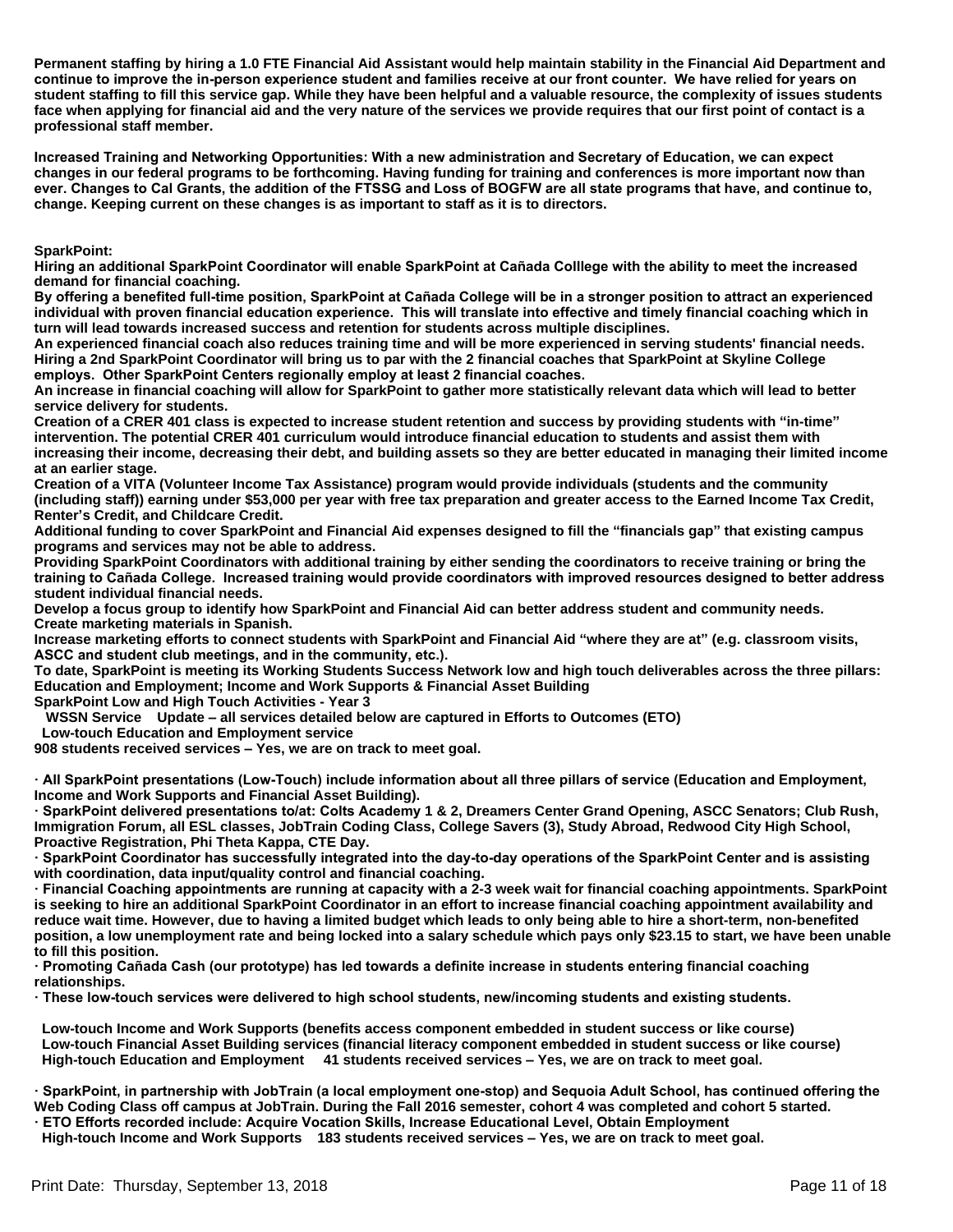**Example is Students in accessing the Food Pantry and applying for CalFresh** 

**ETO Efforts recorded include: Advocate for benefits, food pantry, Obtain Financial Aid, Obtain affordable housing, Obtain benefits** 

 **High-touch Financial Asset Building services (financial coaching) 68 students received services ±Yes, we are on track to meet goal.** 

 $\cdot$  Increased one-on-one financial coaching to students and the community

**·** Successfully launched and implemented Cañada Cash as a strategy for increasing student engagement in financial literacy **and education.** 

 $\cdot$  Continue to explore new opportunities for connecting with students on campus.

**ETO efforts recorded include: Access Banking Products, Budget/Spending Plan, Decrease Debt, Financial Goals, IDA Workshops, IDA, Increase Credit Score** 

### **Suggested Follow Ups**

| <u>enggeenen som en epie</u>       |                            |
|------------------------------------|----------------------------|
| <b>Date</b>                        | <b>Suggested Follow Up</b> |
| No Suggested Follow Ups to Display |                            |

### 7.A. Current SAOs and SLOs

State your current year Service Area Outcomes (SAOs) and Student Learning Outcomes (SLOs).

| <b>Response Detail</b>             |
|------------------------------------|
| No Response Information to Display |
| <b>Narrative</b>                   |

**2016-17 Service Area Outcomes**

**Financial Aid SAO 1: Implement FATV Get Answers, Get SAP and Get BOGG/EP Platform. Financial Aid SAO 2: Implement to Loss of BOGFW Regulations effective Fall 2016.** 

**SparkPoint SAO 1: SparkPoint will provide workshops to develop financial awareness** 

**2016-176/2**

Financial Aid SLO: Students in SAP Disqualification who participate in the in-person SAP Workshops (required as of summer **2015) will demonstrate measureable improvement in their academic success as compared to students who previously failed to meet SAP requirements and were not required to complete a SAP Workshop. SparkPoint SLO: SparkPoint Clients will identify changes in financial behavior** 

**Suggested Follow Ups**

| <b>Date</b> | <b>Suggested Follow Up</b>         |  |
|-------------|------------------------------------|--|
|             | No Suggested Follow Ups to Display |  |

7.B. SAO Assessment Plan

Describe your program's SAO Assessment Plan.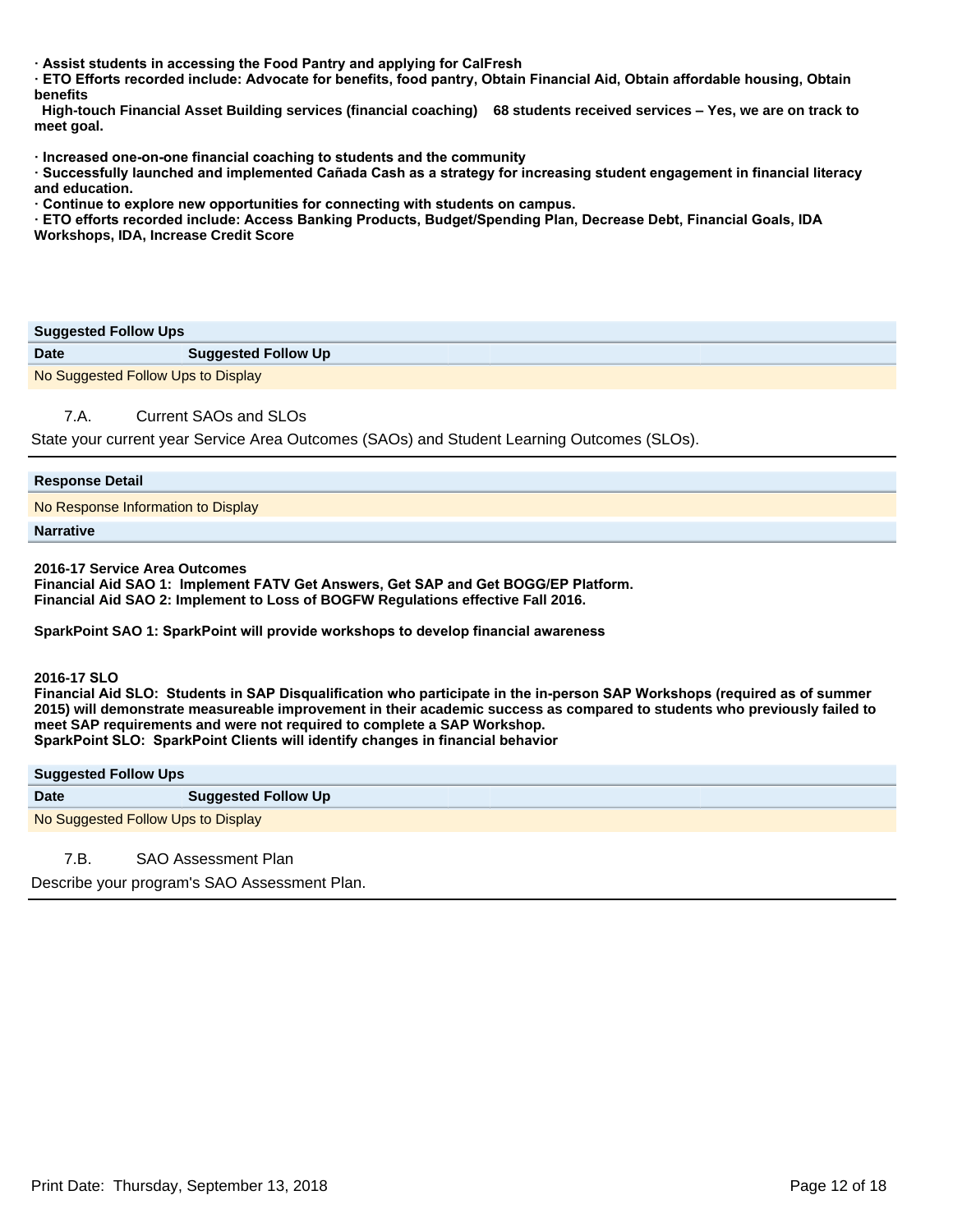**Source: SSPR Cycle: Student Services Program Review 2016-17 User Name: Lead Staff, SparkPoint, Financial Aid & Literacy Response Types: All Responses Types**

### **Response Detail**

No Response Information to Display

### **Narrative**

Financial Aid SAO 1 Assessment: The SAO was partially achieved as of March 1, 2017 and should be fully achieved by the end **of the spring 2017 semester. The FATV GetAnswers platform was successfully implemented and demonstrated to college faculty, staff and administrators in multiple meetings including a Counseling Meeting, SSPC and College Council. Financial Aid**  staff have worked with our Visual Communication staff to embed and link FATV GetAnswers videos and playlists throughout the Cañada website.

**The implementation of both the GetSAP and GetBOG/EP (Enrollment Priority) platforms was delayed because of the Financial**  Aid Director's inability to get all of the set-up documentation to FATV prior to the winter break. At this time, the Get SAP platform **is in video production. The Get BOG/EP platform requires some further review of College policies before the set-up documentation can be returned.**

Financial Aid SAO 2 Assessment: The SAO was fulfilled in stages. Throughout the spring 2016 semester, the Financial Aid **Director and Interim Dean of Counseling went on a Loss of BOGFW ³Road Show´to inform every planning body, student group,**  division meeting, department meeting, etc. of the impending regulatory changes affecting BOGFW eligibility. In July 2016, the **Cal B Banner release containing the Loss of BOGFW regulations and academic standing audit tables were installed and student eligibility could be calculated. Through the fall 2016 semester, Financial Aid staff worked with the ITS Programmer to develop automated posting processes for ineligible applicants, reports to identify students who are subject to approval without appeal**  (seeking to automate this) and those who are ineligible at the time the BOGFW eligibility for the aid year is first assessed. The **rules are complex and the process can still be refined but the heavy lifting to implement this regulatory requirement where met.** SparkPoint SAO 1 Assessment: SparkPoint achieved its SAO1 by providing workshops that developed financial awareness. **Workshops included: (SparkPoint staff delivered the workshops) Individual Development Account (IDA) workshops Flex Day Presentations for Students**

**Cañada Cash Orientations and enrollments** 

# **Suggested Follow Ups Date Suggested Follow Up** No Suggested Follow Ups to Display

### 7.C. SAO Assessment Results and Impact

Summarize the findings of your program's SAO Assessments. What are some improvements that have been, or can be, implemented as a result of SAO Assessment?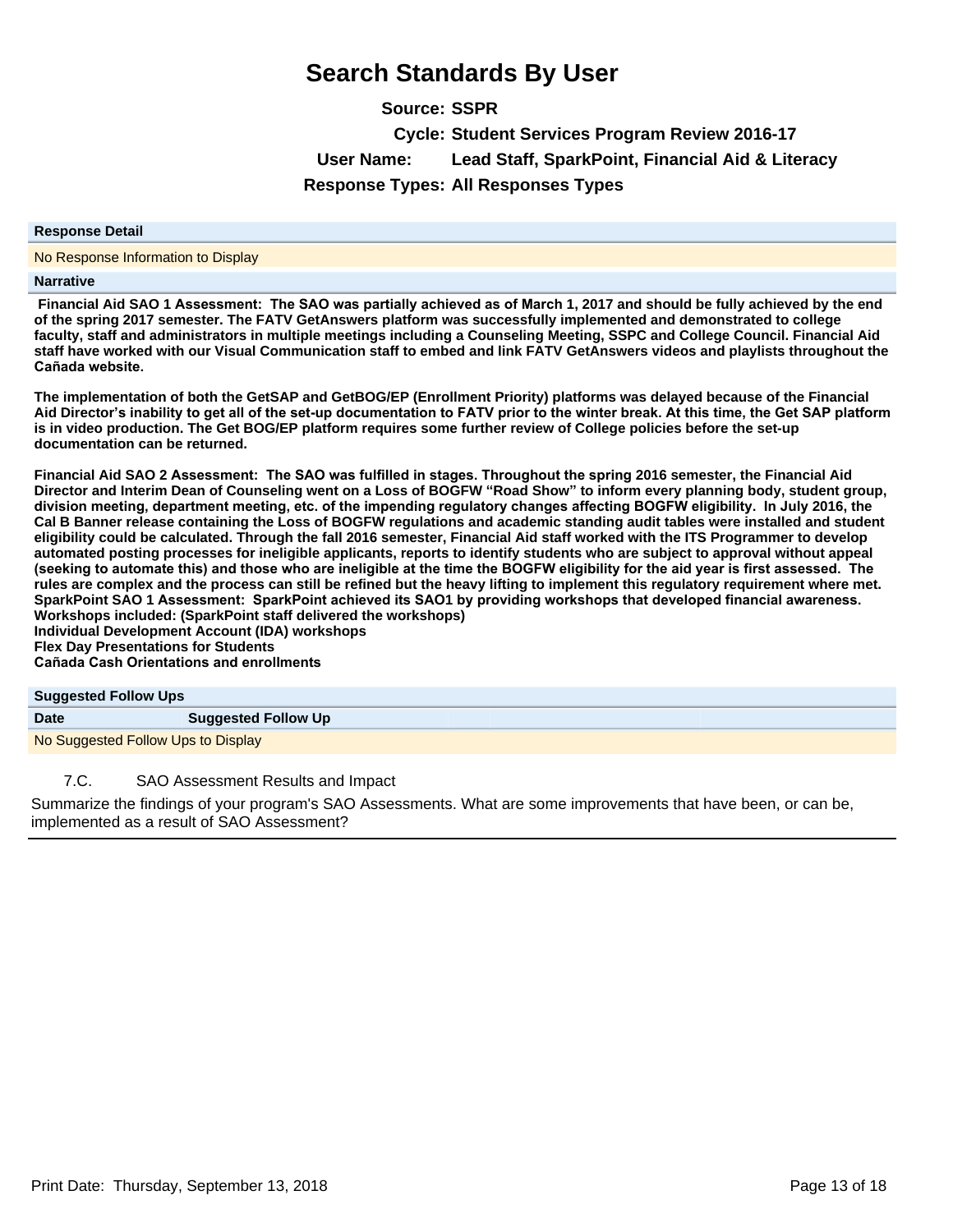**Source: SSPR**

**Cycle: Student Services Program Review 2016-17 User Name: Lead Staff, SparkPoint, Financial Aid & Literacy**

**Response Types: All Responses Types**

### **Response Detail**

No Response Information to Display

### **Narrative**

 **SAO Assessment Results and Impact**

### **Financial Aid**

SAO 1: The timeline for fully meeting SAO 1 was not met. In part, it can be attributed to an overly optimistic expectation that the technical set-up was going to be "easy". The positive is that we have these wonderful tools to use with our students that they **can access independently that also have data analytics to help inform us of areas where they may need additional support, etc.**

**We have not adequately promoted the GetAnswers product. Had the SAO included some measurement of students use in the assessment that would have prompted more attention in marketing its availability.** 

SAO 2: Even though SAO 2 is "complete", there is an ongoing need for staff training because students are being sent back and forth to different departments when they have questions about the Loss of BOGFW and the appeal process. As a follow up to **the implementation, there needs to be some ongoing training as well as an assessment of how the process is working so our students are better served by staff who can connect them with appropriate resources since this really is a SSSP mandate.**

### **SparkPoint**

**Although SparkPoint was successful in meeting SAO 1, the action plan listed was not an effective plan to measure success for SAO 1.** Instead, success will be measured using:

The number of students who enrolled in the IDA program. These individuals attended the workshop, learned more about the **program and successfully enrolled in the program (31 students)**

Partnered to deliver two Flex Day presentations to faculty and staff on, "STOP - How to Identify Warning Signs For Students" **and, ³Beyond the Warning Signs´**

Delivered daily and weekly individual and small group Cañada Cash orientations where students learned about the program, **selected their behaviors, enrolled, began high-touch financial coaching.** 

**Moving forward, SparkPoint will update its SAO to better reflect SparkPoint efforts and also increase the number of SAOs to address additional program goals.** 

| <b>Suggested Follow Ups</b> |  |  |
|-----------------------------|--|--|
|                             |  |  |

| . .                                |  |                            |
|------------------------------------|--|----------------------------|
| <b>Date</b>                        |  | <b>Suggested Follow Up</b> |
| No Suggested Follow Ups to Display |  |                            |

7.D. SLO Assessment Plan

Describe your program's SLO Assessment Plan.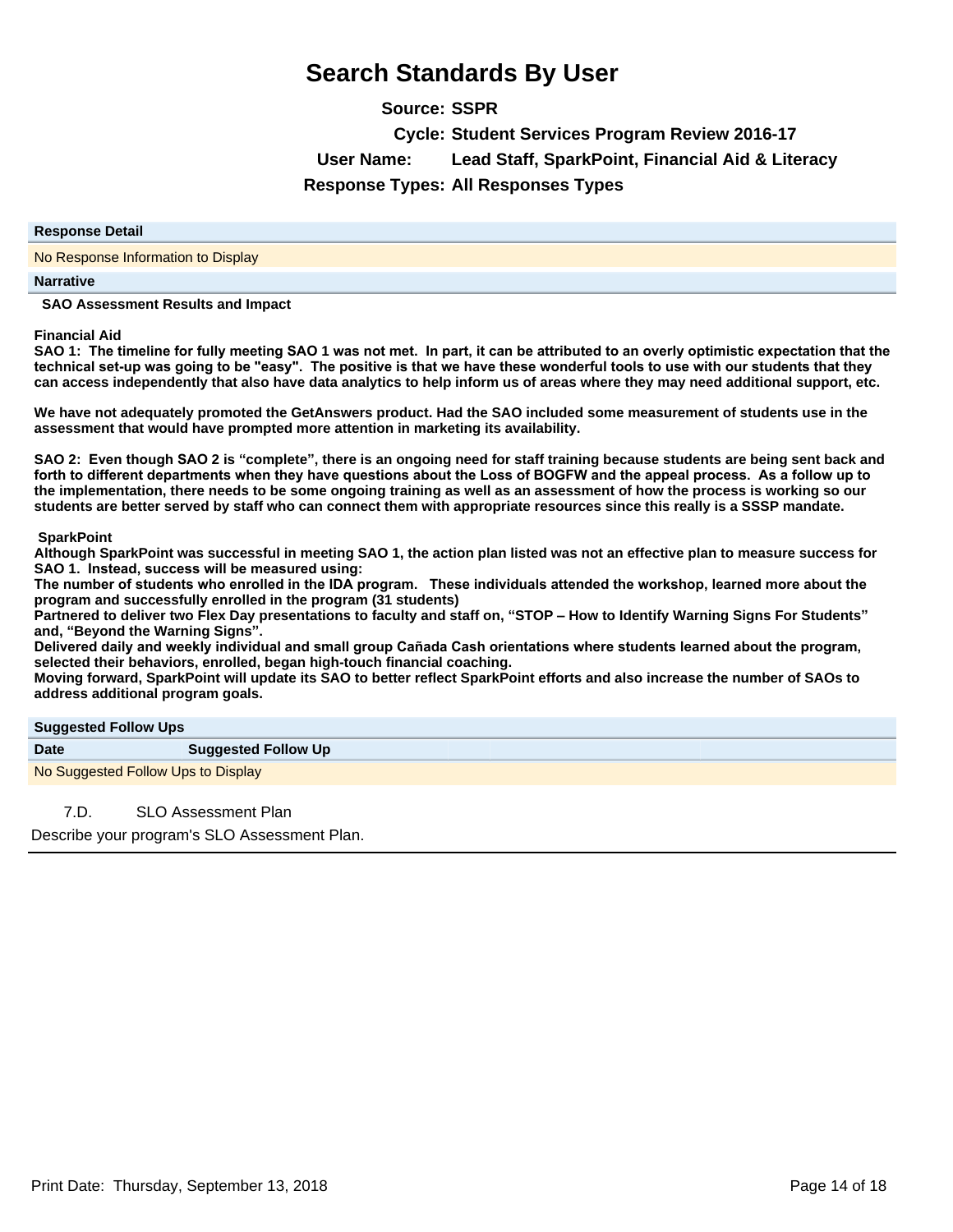**Source: SSPR**

**Cycle: Student Services Program Review 2016-17**

**User Name: Lead Staff, SparkPoint, Financial Aid & Literacy**

**Response Types: All Responses Types**

### **Response Detail**

No Response Information to Display

### **Narrative**

**Financial Aid SLO 1** appears to be successful.

**The objective was to demonstrate that student attending a required Financial Aid SAP Workshop as part of the appeal process would be more likely to be successful in maintaining their financial aid eligibility that student who were not required to attend a workshop as part of the appeal process.**

**Assessment Plan:**

**Forty students who first became disqualified as a result of not maintaining Satisfactory Academic Progress standards for the fall 2014 semester were compared with 40 students who first became disqualified from financial aid as of the fall 2015 semester after the requirement to attend a Financial Aid SAP Workshop was implemented.** 

**The fall 2014 students are "Cohort 1" and the fall 2015 studenst are "Cohort 2".**

### **Assessment Outcome:**

**Of the students identified as Cohort 1, 50% (n = 20) were again disqualified from financial aid in their subsequent term for failing to meet the conditions of their previously approved appeal.**

**Of the students identified as Cohort 2, 30% (n = 12) were again disqualified from financial aid in their subsequent term for failing to meet the conditions of their previously approved appeal.**

Cohort 2 achieved a 20% higher rate in maintaining their financial aid eligibility for the subsequent term.

**Because of the manual review process to assess these students, a shortcoming was that I randomly selected the student**  without using a randomizing program. Also, if a large number of student had been reviewed, it might be more statistically **relevant.**

**For the 2016-17 year we will be changing our SLO to use the new GetSAP Counseling platform to do a pre and post assessment.**

 **. SparkPoint**

**SLO 1** was achieved.

**SparkPoint clients identified positive changes in financial behavior by meeting with their financial coaches and enrolling in**  Cañada Cash. Participants identify 1 of 11 pathways that they wish to complete. Upon demonstrating completion of a pathway. students earn a \$25 incentive (max of 4 incentives). Pathways to choose from include organizing financial documents, opening **a free checking account, completing a spending tracker, setting up direct deposit, reviewing their credit scores, using online banking, setting up a recurring bill payment, improving their credit scores, obtaining a secure credit card and paying down a debt.**

**Additional examples of students identifying financial behavior includes students enrolling in College Savers (matched savings account) and applying for public benefits (CalFresh & Medical).** 

| <b>Suggested Follow Ups</b>        |                            |  |
|------------------------------------|----------------------------|--|
| <b>Date</b>                        | <b>Suggested Follow Up</b> |  |
| No Suggested Follow Ups to Display |                            |  |

# 7.E. SLO Assessment Results and Impact

Summarize the findings of your program's SLO Assessments. What are some improvements that have been, or can be, implemented as a result of SLO Assessment?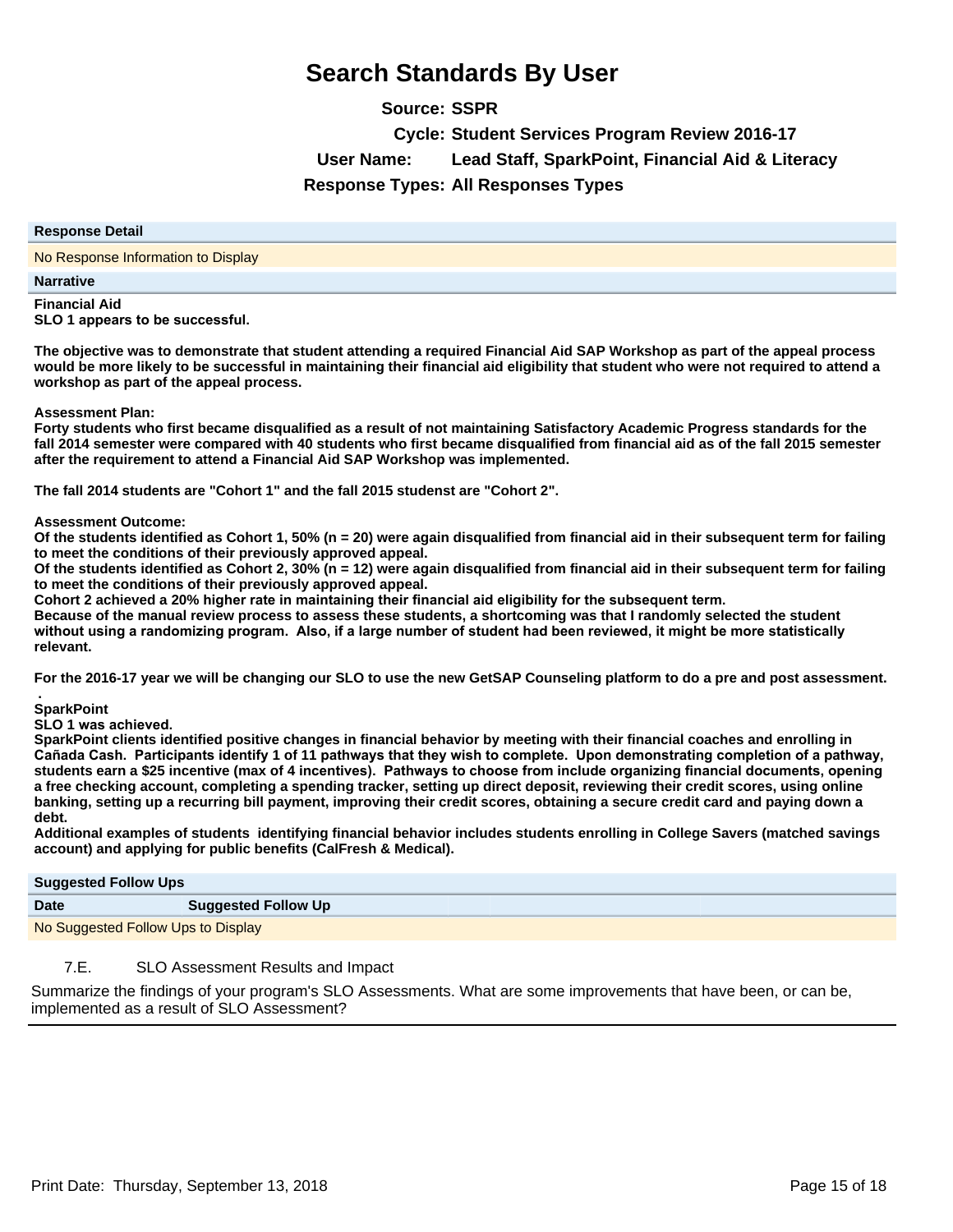**Source: SSPR**

**Cycle: Student Services Program Review 2016-17**

**User Name: Lead Staff, SparkPoint, Financial Aid & Literacy**

**Response Types: All Responses Types**

| <b>Response Detail</b>             |  |  |
|------------------------------------|--|--|
| No Response Information to Display |  |  |
| <b>Narrative</b>                   |  |  |

**SparkPoint**

**SLO 1±SparkPoint clients will identify changes in financial behavior**

**Cañada Cash Participation** 

**Results after one semester demonstrate that: (see table below) 61% of students who have met with a financial coach have completed at least one positive financial behavior 20%** of Cañada Cash students who have signed up have completed Cañada Cash (4 pathways) **College Savers Enrollment** To date, 31 students have enrolled in Opportunity Fund's College Savers Matched Savings Program. Each of these students has **the potential of saving up to \$2000 and being matched \$4000 for a total savings of \$6000 that does not need to be paid back. Please note that Cañada Cash can not be completed in less than 3 months. Phase Total Students interested 161 Signed up for Orientation 115 Attended Orientation 108** 

**Signed Cañada Cash Contract 106 Signed up for Financial Coaching 104 Met with Financial Coach 82 Received \$25 22 (44%) Received \$50 10 (20%) Received \$75 8 (16%) Received \$100 10 (20%)**

### **Suggested Follow Ups**

**Date Suggested Follow Up** 

No Suggested Follow Ups to Display

### **5 Looking Ahead**

7.F. SAOs and SLOs for the Next Review Cycle

State your SAOs and SLOs for the next review cycle. Describe how you will you address identified opportunities for improvement.

# **Response Detail** No Response Information to Display

### **Narrative**

**SAOs and SLOs for the Next Review Cycle:**

**Financial Aid**

**2017-18 Service Area Outcome (SAO):**

**By August 1. 2017, the Financial Aid Office will develop and implement a new in-person loan counseling curriculum as part of its participation in the Department of Education Loan Counseling Experiment.**

**SAO Assessment: Loan counseling curriculum will be finalized and workshops scheduled by August 1, 2017.**

**2017-18 Student Learning Outcome (SLO):**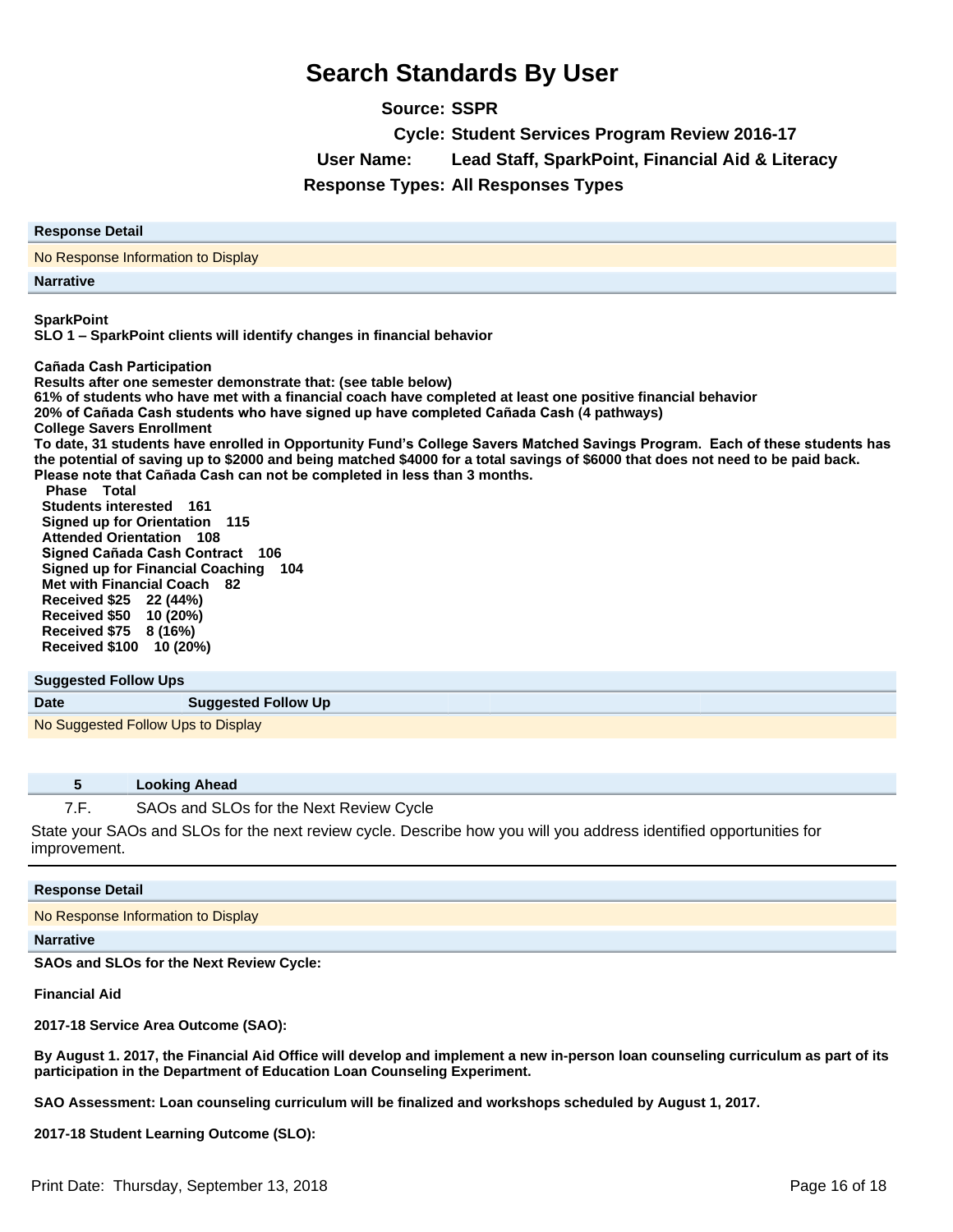**The FATV GetSAP Counseling platform will be used for the 2017-18 SLO assessment cycle to assess students' pre- and postworkshop understanding of key concepts related to the College's Financial Aid Satisfactory Academic Progress requirements. Because the customized GetSAP platform is currently in video and content production, we have not yet decided on the specific**  assessment but will work with the FATV School Support team to design it once the customized video content is finalized. The **system will be set to require an 80% pass rate in each module for students to progress through the GetSAP Counseling content.**

It is anticipated that a pre and post assessment will be designed and ready to use by the end of the spring 2017 semester so students utilizing the GetSAP Counseling platform as part of their financial aid appeal requirements will start being assessed for **the next cycle as early as June 2017.**

### **SparkPoint**

 **SLO/SAO Action Plan Timeline Responsible Party/ Resources Required Opportunities for Improvement SparkPoint SAO 1: SparkPoint will increase financial coaching to individuals Financial Coaches will enter efforts into the ETO database.** 

**SparkPoint will then track and report the number of students accessing financial education and coaching Fall 2017 and ongoing SparkPoint Staff** 

**ETO** 

**SparkPoint Coordinators & support staff** 

**Increased staffing** 

 **SparkPoint financial coaching will increase term to term** 

 **SparkPoint SAO 2:** 

**SparkPoint will assist individuals with accessing supportive services in the three program areas: a) finances, b) work supports, and c) career and education SparkPoint will capture data in ETO and track the number of students that have been served in each program area Fall 2017 and ongoing SparkPoint Staff** 

### **ETO**

**SparkPoint Coordinators & support staff** 

**Increased staffing** 

 **SparkPoint efforts will increase** 

 **SparkPoint SAO 3:** 

**Individuals can bundle services in the three program areas SparkPoint will track the number of individuals served in the 3 program areas Fall 2017 and ongoing SparkPoint Staff** 

**ETO** 

**SparkPoint Coordinators & support staff** 

**Increased staffing** 

 **SparkPoint bundling will incease** 

 **SparkPoint SLO 1:** 

**Individuals who utilize SparkPoint financial coaching services will learn about budgeting, tracking spending, credit reports, credit scores, savings and debt management Efforts to Outcomes (ETO) will track the number of financial coaching clients Fall 2017 and ongoing SparkPoint Staff** 

### **ETO**

**SparkPoint Coordinators & support staff** 

**Increased staffing** 

 **SparkPoint participants will accomplish increased efforts** 

 **SparkPoint SLO 2:** 

**Individuals will learn about supportive services in the program areas of: a) finances, b) work supports, and c) career and education ETO will track the number of individuals served at SparkPoint Fall 2017 and ongoing SparkPoint Staff** 

### **ETO**

**SparkPoint Coordinators & support staff** 

### **Increased staffing**

 **SparkPoint participants will accomplish increased efforts**